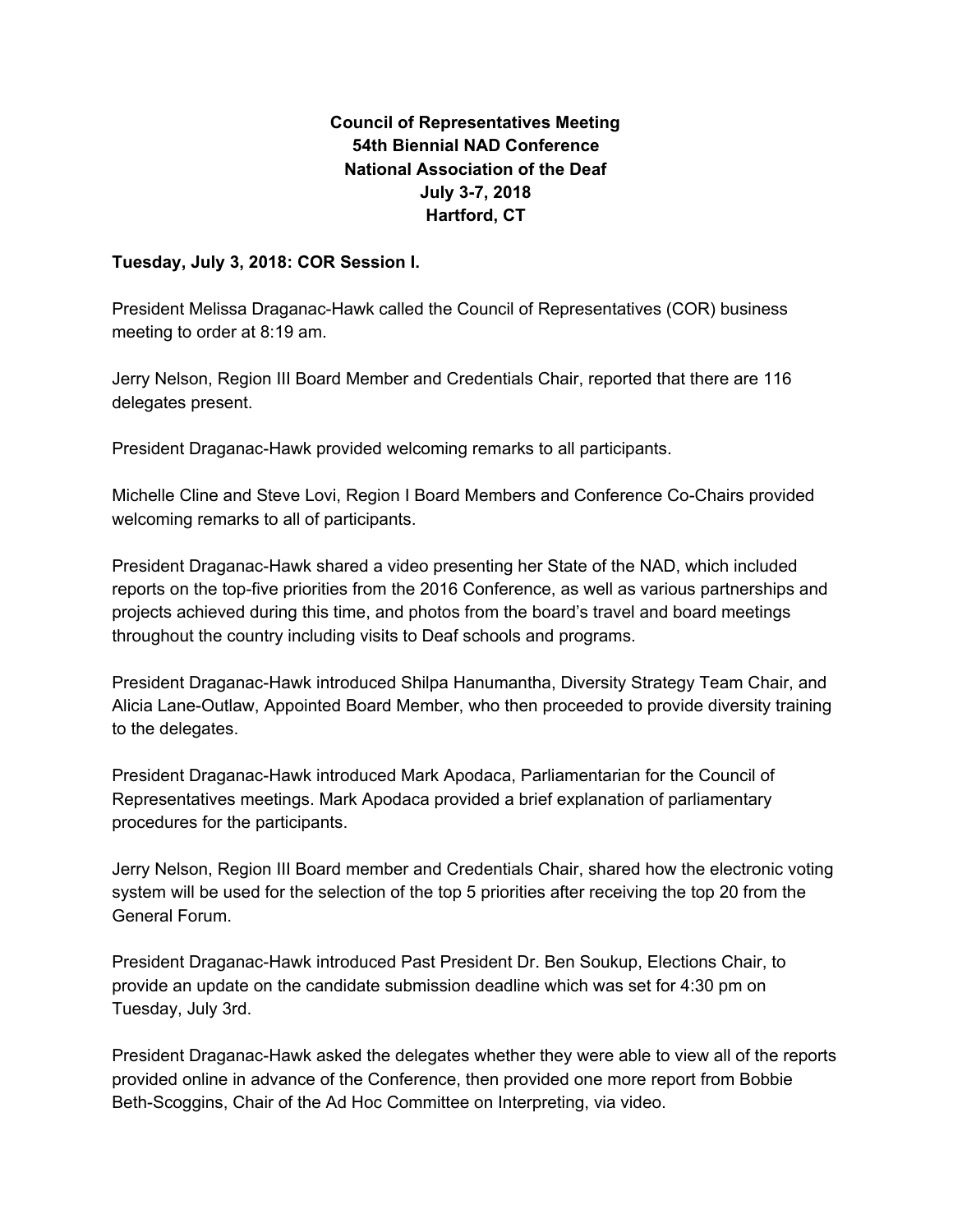President Draganac-Hawk presented the 2018 COR standing rules and the 2016 Conference COR minutes for approval.

**Motion:** Richard Jeffries (MDAD) moved to accept the 2016 Conference COR Minutes. Tommy Minch (NHAD) seconded. **CARRIED**

## **Discussion of the COR Standing Rules.**

Dr. Harvey Corson (CAD) shared that the rules did not reflect the changes that were voted in 2016 COR to allow for up to 3 minutes in debate. It was recognized and modified in the Standing Rules.

**Motion:** Liz Hill (PSAD) moved to amend rule number 15 of the standing rules to allow for delegates to be able to make new priority motions on the basis of urgent situations. Seconded by Terry Morrel (MeAD).

**Motion:** Richard Jeffries (MDAD) moved to amend to remove "urgent", and insert "approved by ⅔ vote by COR." Seconded by Michael Florino (CAD). **DEFEATED**

## **Motion by Liz Hill is CARRIED.**

**Motion:** Tar Gillman (TexasAD) moved to amend rule number 5 of the standing rules to insert "Open Ballot." **WITHDRAWN**

**Motion:** Nancy Rarus (DSA) moved to Approve the COR standing Rules as revised. Seconded. **CARRIED.**

John Wilcox (MaAD) inquired as to the count of delegates present.

Jerry Nelson, Region III Board Member and Credentials Chair, reported that there are 127 delegates present.

## **Regional and Affiliate Caucus Standing Rules**

Steve Gagnon (DIG) moved to approve the Regional and Affiliate Caucus Standing Rules. Seconded by Tommy Minch (NHAD). **CARRIED**

## **General Forum Standing Rules**

President Draganac-Hawk proceeded with a vote on the General Forum Standing Rules. The delegates voted in favor of the General Forum Standing Rules.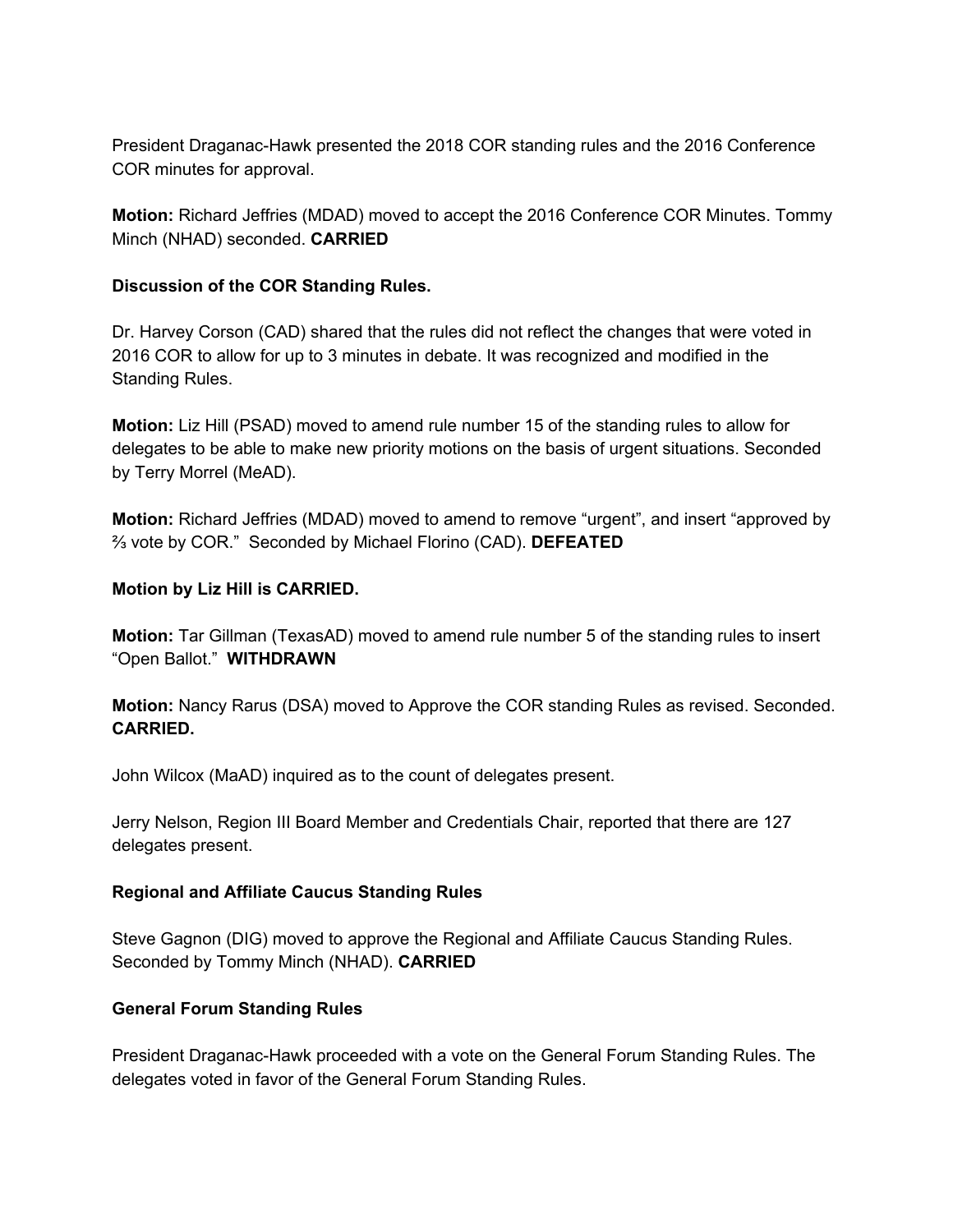## **COR Agenda**

Tommy Minch (NHAD) moved to approve the 2018 COR Agenda. Seconded by Logan Poynor (OAD-Oregon). **CARRIED**

Discussion on the COR Agenda and schedule. There were several suggestions for changes, such as times for each portion of the COR, Caucuses.

David Bahar (CSD) moved to reconsider and do a new vote of the COR Agenda based on recent discussion and changes to the schedule. Seconded by Julie Rems-Smario (LEAD-K). **CARRIED**

Discussion on the COR Agenda and schedule, with changes for consideration.

President Draganac-Hawk proceeded with a vote. The Delegates voted in favor of the COR Agenda as revised.

## **Conference Minute Review Team**

President Draganac-Hawk called for one volunteer from each region as well as one volunteer from the Affiliates/Sections to be part of the Conference Minutes Review Team. The following people volunteered and were approved to be on the Conference Minutes Review Team:

Tommy Minch (New Hampshire Association of the Deaf, Region I) Elisha Jo Northup (Ohio Association of the Deaf, Region II) Tar Gillman (Texas Association of the Deaf, Region III) Laura Brown (New Mexico Association of the Deaf, Region IV) Ernest Willman (Youth Section, Affiliates/Sections)

Holly Ketchum, Region III Board Member and Martin Price, Region IV Board Member, announced the Steering Committee members as follows:

Mark Marcellino (Pennsylvania Society for the Advancement of the Deaf, Region I) William Walker (Missouri Association of the Deaf, Region II) Ben Hollingsworth (Alabama Association of the Deaf, Region III) Patrick Kansana (Aloha State Association of the Deaf, Region IV) Christopher Samp (Deaf in Government, Affiliates) Tim Wood (Order of the Georges and Georgettes)

There were concerns from delegates about the lack of women represented in the committee, and a discussion about how to address this in the future. A suggestion was made to better explain what the Steering Committee does, in hopes to bring a variety of people to volunteer to be on the committee.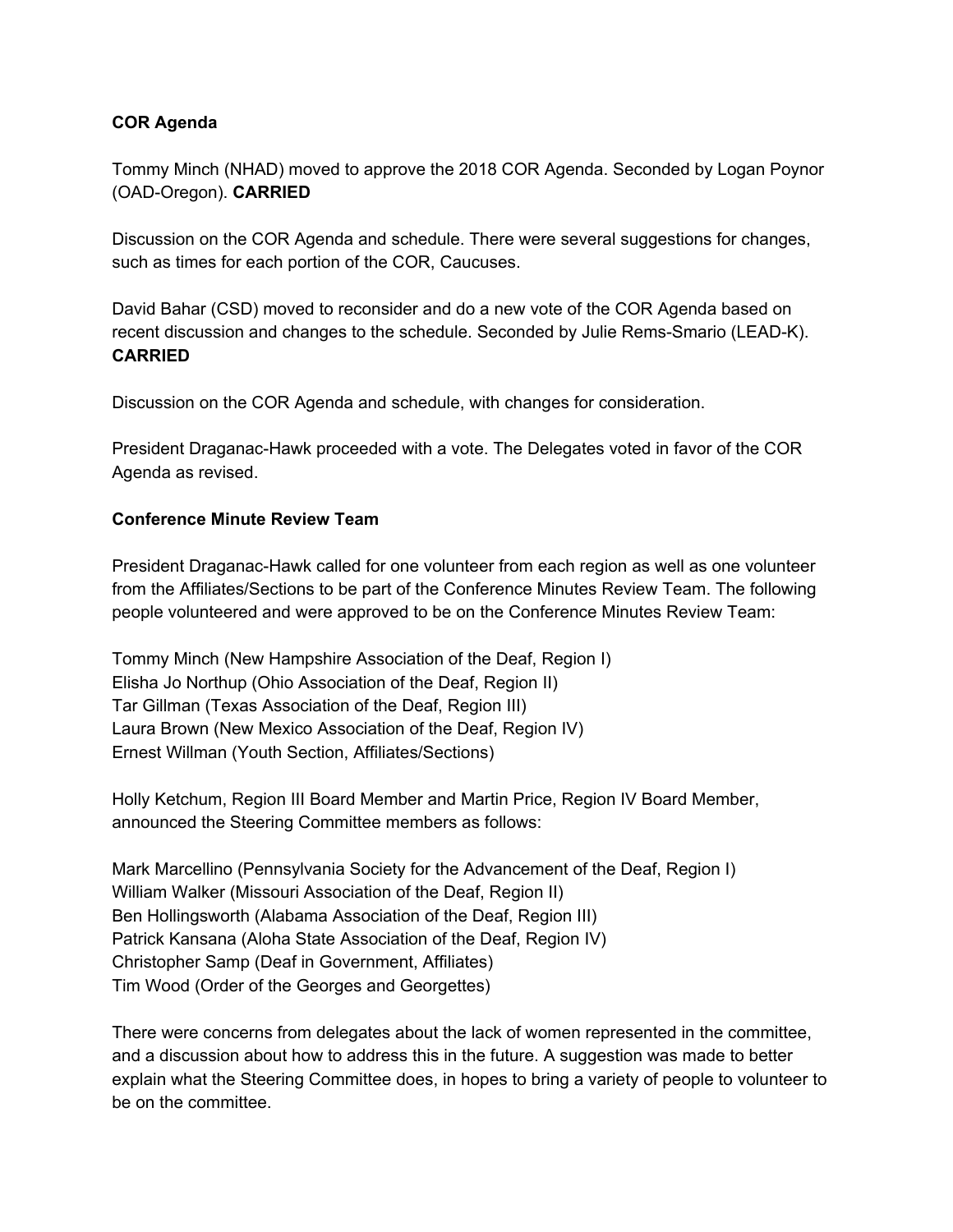President Draganac-Hawk opened the floor for announcements for the remainder of COR Session I, prior to recess for lunch.

Vicky Joy Sullivan (CSS) expressed confusion about the gender inclusive restrooms at the conference center.

Alicia Lane-Outlaw, Appointed Board Member explained about the gender inclusive restrooms, a policy which was implemented due to feedback at previous NAD conferences.

President Draganac-Hawk called for a recess of COR I at 11:24 am.

President Draganac-Hawk called the COR Session II to order at 1:18 pm.

Jerry Nelson, Region III Board Member and Credentials Chair, reported that there are 127 delegates present.

President Draganac-Hawk explained some housekeeping items and asked Lisa Furr, Region IV Board Member to explain further about the gender inclusive restrooms.

## **Strategic Teams reports were provided:**

Shilpa Hanumantha, in her role as Chair of the team, provided the Diversity Strategy Team report.

Delegates inquired about the opportunity to join the Diversity Strategic Team, or any of the committees with the NAD. President Draganac-Hawk responded that they will be posted in a couple of months following the conference, and that anyone can join a committee, no need to have prior NAD membership, or delegate experience.

Ernest Willman, in his role as Chair of the team, provided the Youth Strategy Team report. Questions were received from the delegates, and responses were given.

## **Standing Committee reports were provided:**

Treasurer Philippe Montalette, in his role as Chair, provided the Finance Committee report. The delegates requested additional detail on the financials than what was provided. A 990 form was added to the Google Drive folder to which all Delegates and Alternate Delegates have access. Delegates also inquired about contracted services and whether deaf agencies/businesses are put into consideration prior to other agencies/businesses. Howard Rosenblum, CEO responded that the NAD does put this into consideration when outsourcing for services.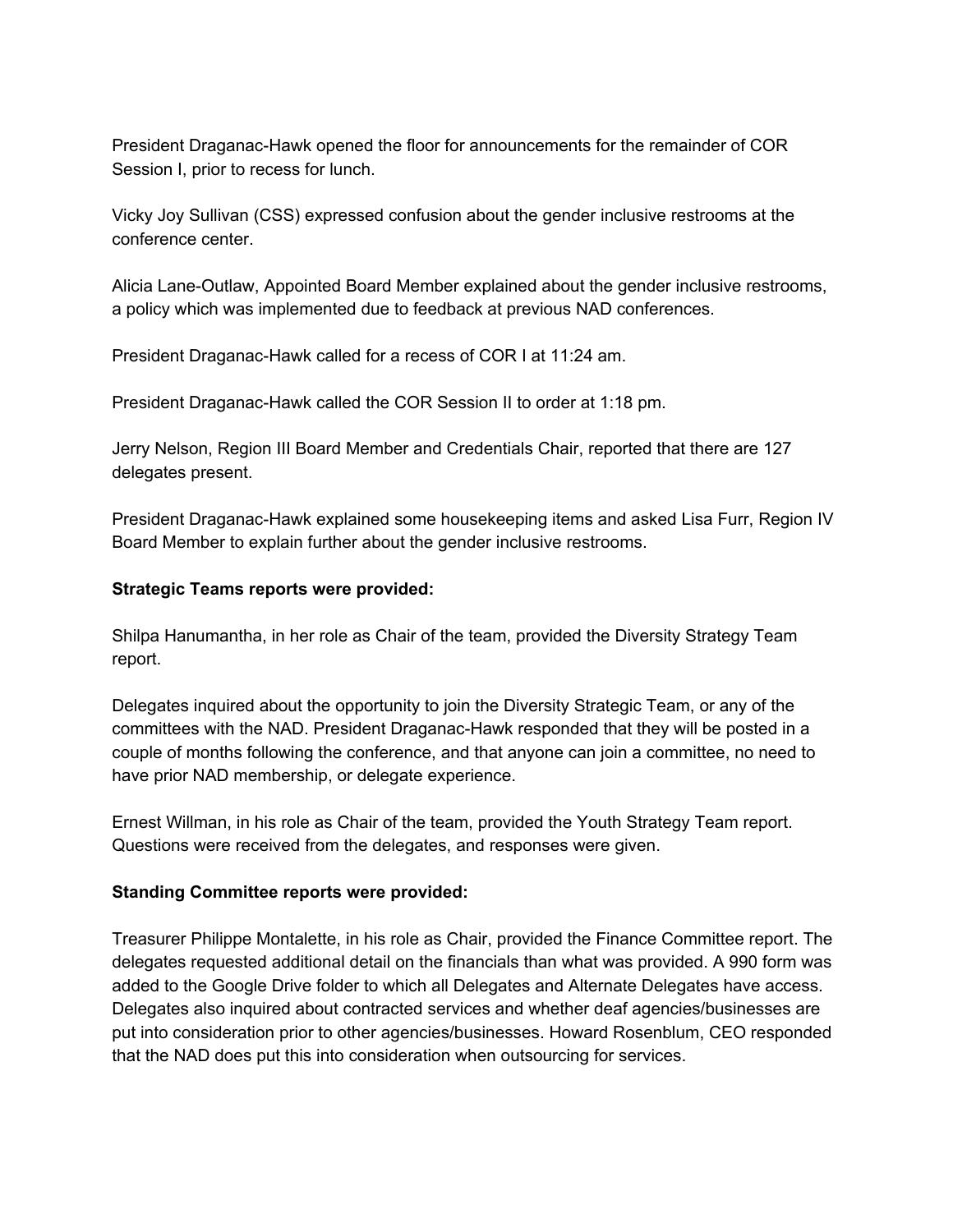Jeremiah Thompson, in his role as Chair, provided an advance copy of the Outreach Committee report by video. Questions were received from the delegates, and responses given.

Alexis Kashar, in her role as Chair, provided an advance copy of the Public Policy Committee report by video. Questions were received from the delegates. A question regarding the Child Protective Services Priority that included a draft proposed bill for states to consider was raised, in regards to where the draft is available. President Draganac-Hawk explained that the board had approved the draft in its board meeting the day before the COR. It will be posted on the website as soon as possible.

President Draganac-Hawk informed the delegates that Bobbie Beth-Scoggins was available through video conferencing and would proceed to share with her questions regarding the Ad Hoc Committee on Interpreting Report as shared in COR Session I. There were various questions in regards to certification, issues with Registry of Interpreters for the Deaf (RID), licensure, and cost analysis. Delegates inquired how they can get their input in the process while the NAD evaluates options on how to proceed in regards to certification. Bobbie Beth Scoggins recommended they share their input with members of the Ad Hoc committee.

Region III Board Member, Jerry Nelson, in his role as chair of the committee, provided an advance copy of the Governance Committee report by video. There were no questions from the delegates.

Stephanie Sforza, in her role as Chair of the task force, provided an advance copy of the CDI Taskforce report by video. Questions were received from the delegates, and responses were given.

Past President Dr. Ben Soukup, in his role as chair of the committee, gave an advance copy of the Election Reform Committee report by video. Questions were received from the delegates, and responses were given.

Judith Gilliam, in her role as Chair of the committee, provided an advance copy of the Interpreter Referral Agencies Committee report by video. Questions were received from the delegates, and responses were given.

Bobby Harris, in his role as Chair of the committee, provided an advance copy of the Public Safety Committee report by video. Questions were received from the delegates, and responses were given.

Appointed Board Member Dr. Meena Mann, in her role as Chair of the committee, provided the Organizational Structure Committee report. Questions were received from the delegates, and responses were given.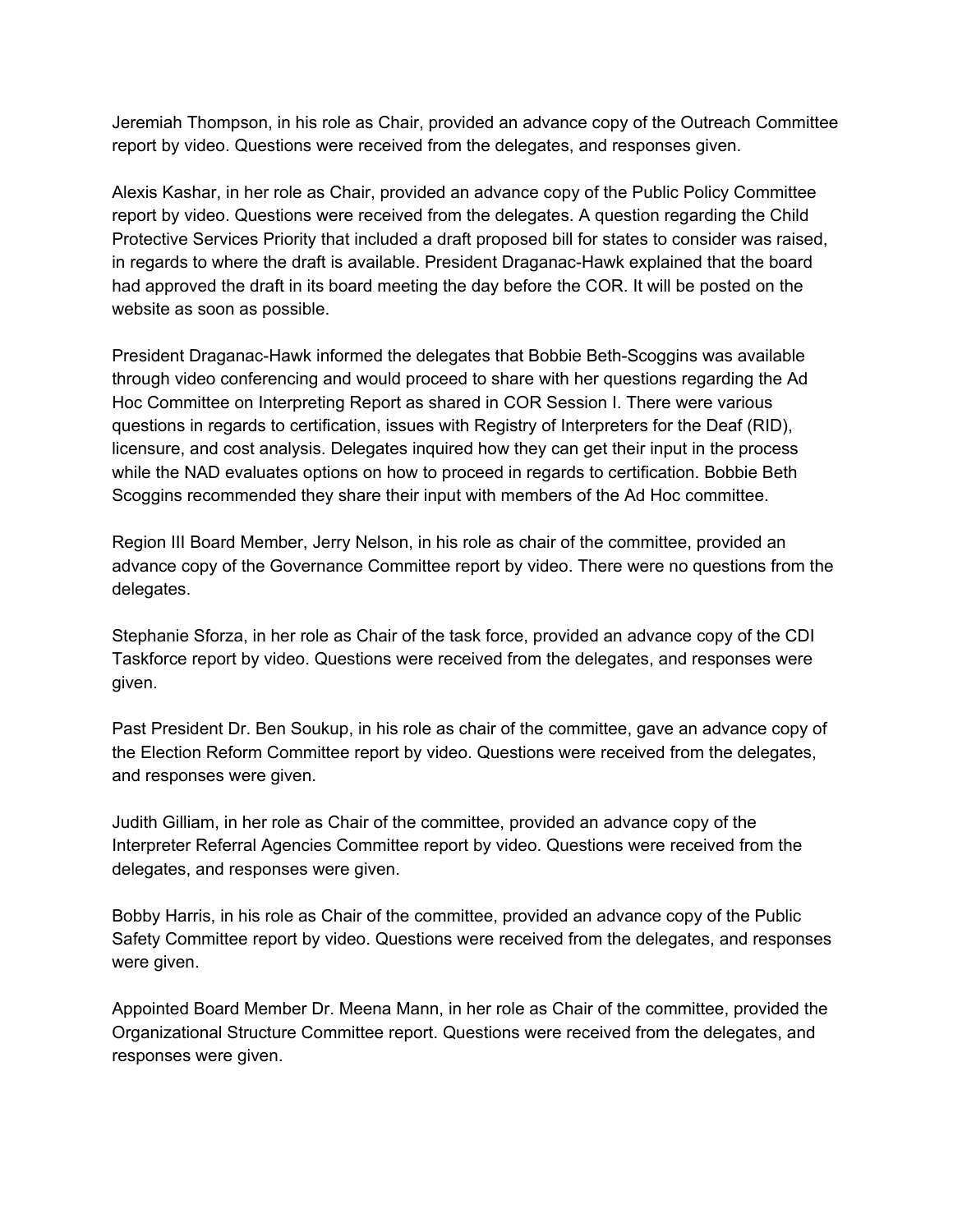Region III Board Member Holly Ketchum, and Alfred "Sonny" Sonnenstrahl, in their roles as Co-Chairs of the taskforce, gave an advance copy of the NAD/DSA VRI Taskforce report by video. Questions were received from the delegates, and responses were given.

President Draganac-Hawk called to the floor the Steering Committee Co-Chairs, Holly Ketchum, Region III board Member and Martin Price, Region IV Board Member.

**Motion:** Rob Rice (DCAD) moved to consider AASLI as a Proposed Priority for the 2018 NAD Council of Representatives using the urgent situation exception to the Standing Rules. Seconded by Tim Riker (RIAD). **CARRIED**

Steering Committee Co-Chairs, Holly Ketchum and Martin Price, Region III Board Members invited committee member Ben Hollingsworth (AAD) to share updates on the proposed priorities. It was noted that PUB-001 was moved and seconded by the same person. It shouldn't be up for consideration, but will allow delegates to address this if they would like. The following are the 2018 Conference Proposed Priorities, as submitted prior to the conference:

| 2018-CT-EDU-001               | Elizabeth Hill        | <b>Robert Rice</b>                                  | National Parent Campaign                                                                                                                         |
|-------------------------------|-----------------------|-----------------------------------------------------|--------------------------------------------------------------------------------------------------------------------------------------------------|
|                               |                       |                                                     | Joint Workgroup on Deaf Superintendent                                                                                                           |
| 2018-CT-EDU-002               | <b>IMDAD</b>          | Michele Westfall                                    | Recruit, Support, and Preservation                                                                                                               |
| 2018-CT-EDU-003               | Kavita Pipalia        | Roz Rosen                                           | Lead-K                                                                                                                                           |
| 2018-CT-GOV-001               | <b>MDAD</b>           | Michele Westfall                                    | To be or not to be a 501c3                                                                                                                       |
| 2018-CT-PUB-001               | <b>Andrew Straw</b>   | <b>Andrew Straw</b>                                 | <b>ADA Coordinator Retaliation</b>                                                                                                               |
|                               |                       | Dawn Schriver                                       |                                                                                                                                                  |
| 2018-CT-PUB-002               | <b>IMDAD</b>          | Moore                                               | Re-defining VRI Standards                                                                                                                        |
| 2018-CT-PUB-003               | <b>MDAD</b>           | Sean Markel                                         | Stadium/Arena Captioning                                                                                                                         |
| 2018-CT-PUB-004               | <b>MDAD</b>           | <b>Elspeth Sprenkle</b>                             | Open Captioning in Movie Theaters                                                                                                                |
| 2018-CT-PUB-005               | <b>MDAD</b>           | Jay Croft                                           | Redefining WIOA                                                                                                                                  |
| 2018-CT-PUB-006               | <b>MDAD</b>           | <b>Mickey Morales</b>                               | ICD-10 & DSM-5                                                                                                                                   |
| 2018-CT-PUB-007               | <b>MDAD</b>           | Sean Markel                                         | ASL as Official Language                                                                                                                         |
| 2018-CT-PUB-008               | <b>Hartmut Teuber</b> | <b>Cheryl Quintal</b>                               | Motion to refrain audistic terms                                                                                                                 |
| 2018-CT-PUB-009               | David Bahar           | Corey Axelrod                                       | Restoring the Deaf community's confidence in<br>the sign language interpreting profession by<br>strengthening our partnership with interpreters. |
| 2018-CT-PUB-010               | Corey Axelrod         | Jason Altmann                                       | United States Access Board Guidelines and<br>Standards                                                                                           |
| 2018-CT-PUB-011               | <b>Robert Rice</b>    | Washington, DC<br>Association of<br>the Deaf (DCAD) | Develop Strategic and Action Plans for<br>Addressing Domestic and Sexual Violence in<br>the Deaf Community                                       |
| 2018-CT-PUB-012   Robert Rice |                       | Washington, DC<br>Association of<br>the Deaf (DCAD) | Establish a Task Force with Deaf Seniors of<br>America (DSA) on all aging-related issues.                                                        |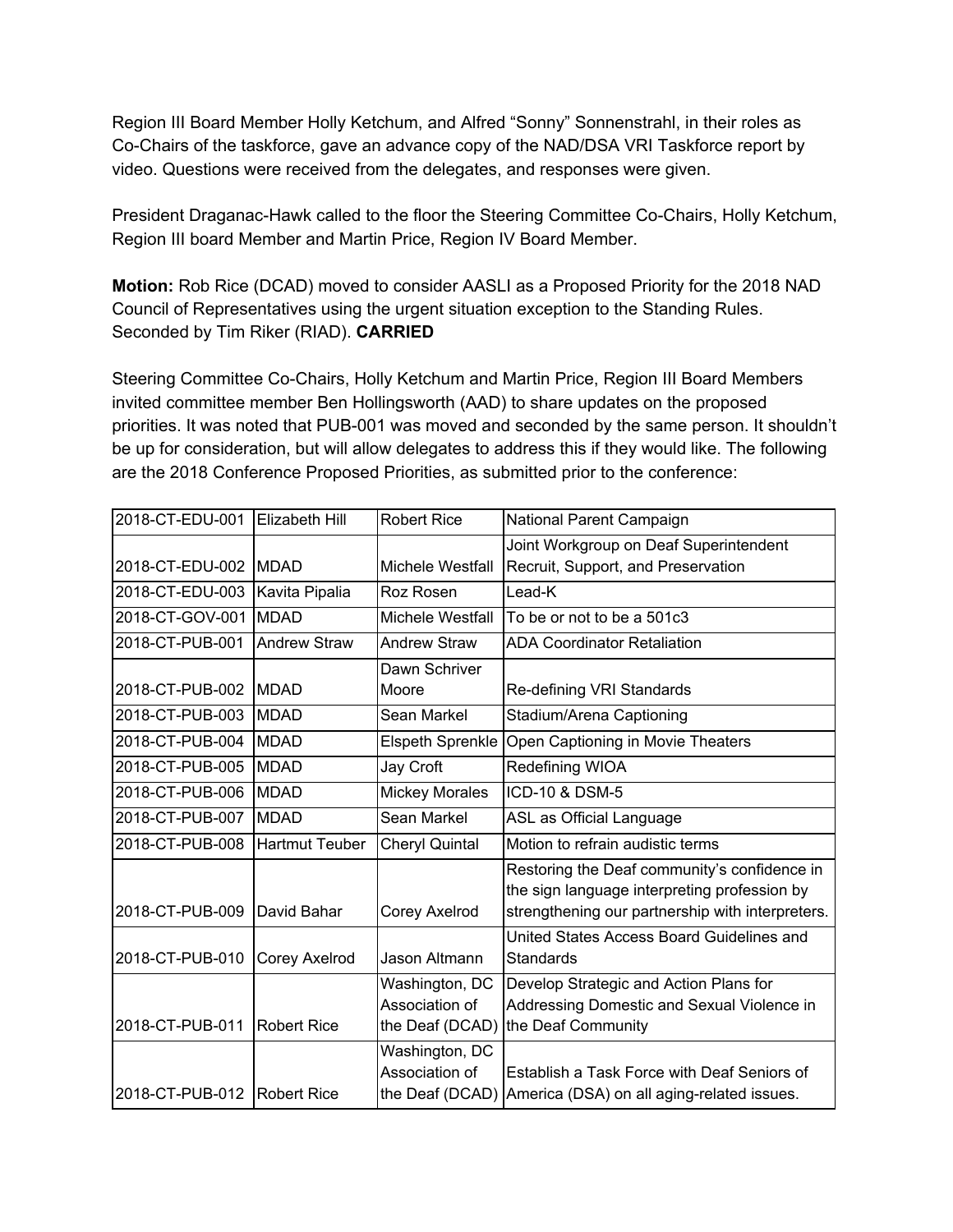|                               | Rachelle      |                       | Sign Language Interpreters and Interpreting     |
|-------------------------------|---------------|-----------------------|-------------------------------------------------|
| 2018-CT-PUB-013               | Settambrino   | <b>Kelly Leeper</b>   | Agencies Rating System.                         |
|                               |               |                       | Guidelines for Library and Information Services |
|                               |               |                       | for the American Deaf Community (Deaf           |
| 2018-CT-PUB-014 Roz Rosen     |               | Alice Hagemeyer       | Guidelines)                                     |
|                               |               |                       | Reducing the Order Of Selection Barrier for     |
|                               |               | John Fechter,         | Deaf Vocational Rehabilitation service          |
| 2018-CT-PUB-015   Alan Parnes |               | <b>President MADC</b> | applicants                                      |
|                               | David Bahar / | Corey Axelrod /       | Campaign to spotlight the oppression of Deaf    |
| 2018-CT-PUB-016               | IMDAD         | Darren R. Smith       | people within the justice system                |

President Draganac-Hawk noted that only 45 minutes remained for Session II, before recess for dinner, and decided to proceed with announcements from delegates.

Jennifer (DCAD) provided feedback on the organization of information on the Delegates page of the conference website.

Corey Axelrod (IAD) inquired how the State Association and Affiliate Committee (SAAC) dinner was renamed as the Affiliate and State Association (ASA) President's Reception. President Draganac-Hawk responded to the inquiry.

Donalda Ammons (GUAA) shared that she would like to see delegates vote, and not abstain from proposed priorities and such.

Jennifer Nasukiewicz (DCAD) suggested that we use PDF instead of Google Drive for information regarding delegates and reports, and asked that reports be shared in advance of the conference.

President Draganac-Hawk called for a recess of COR II at 3:44 pm.

## **Tuesday, July 4, 2018: General Forum**

The General Forum sessions were conducted on July 4, at 7:45 am to 12:00 pm through two stages of three breakout tracks. The three simultaneous General Forum tracks were facilitated by Past Presidents Alan Hurwitz, Dr. Ben Soukup, and Chris Wagner. Notes for all General Forum sessions were taken by Steering Committee members.

## **Tuesday, July 4, 2018: Session III**

President Draganac-Hawk called COR Session III to order at 1:27 pm.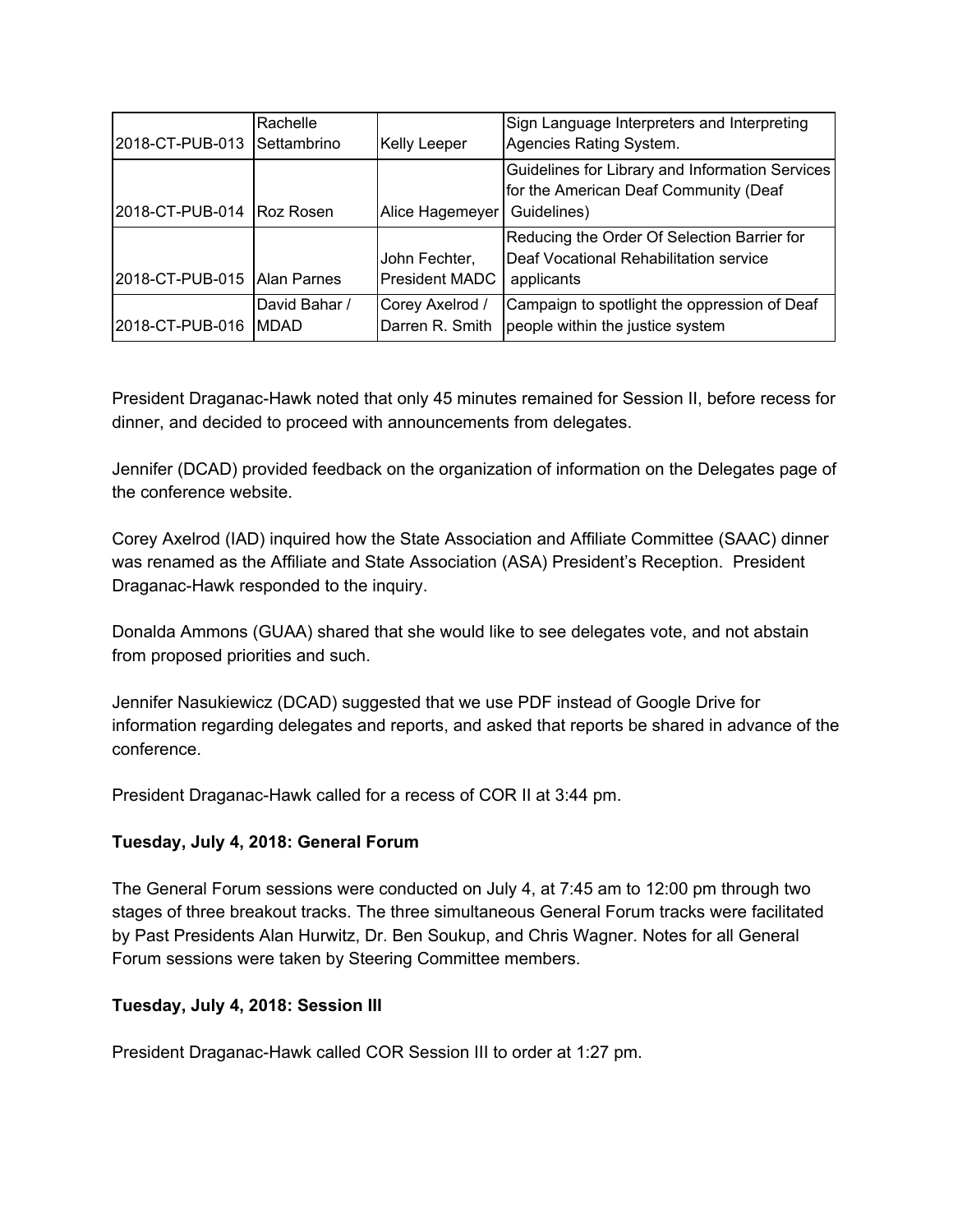President Draganac-Hawk explained some housekeeping items and asked Lisa Furr, Region IV Board Member to explain about the gender inclusive restrooms, and the Retreat Area. Linsay Darnall Jr., Region II Board member explained about the availability and purpose of the Jr. NAD Pages.

President Draganac-Hawk invited Melvin Walker, President of the RID to share remarks. RID President Melvin Walker shared an apology for the comments made by a RID staffer, Bill Milios during the Interpreting track session of the General Form.. President Walker clarified the misinformation in regards to Judith Gilliam, Chris Wagner, and Howard Rosenblum. The RID appreciates their hard work and partnership.

Jerry Nelson, Region III Board Member and Credentials Chair, reported that there are 132 delegates present.

President Draganac-Hawk shared with the delegates that a letter was sent out to RID in regards to its previous Executive Director on Monday, July 2, and that if there were any questions about the letter, delegates were encouraged to ask a board member.

Mark Apodaca, Parliamentarian reminded delegates of parliamentary procedures, and how to use the yellow cards, and the rules regarding debate.

Motion: Corey Axelrod (IAD-Illinois) moved to increase the debate time limit from 3 to 5 minutes each. Seconded by Stephanie Summers (MDAD). **CARRIED**

BYLAWS AMENDMENT PROPOSALS DISCUSSION

Region II Board Member Richard McCowin, in his role as Bylaws Chair, reported that there were five (5) proposed amendments to the NAD Bylaws. Two of them were referred from the 2016 COR, and three are new proposed amendments. Richard shared that the Bylaws Committee members are as follows: Meredith Desomma (Region I), Karen Dishno (Region II), Ben Hollingsworth (Region III), Cam Tulloch (Region IV).

## **Bylaws Amendment Proposal 16.01/02, referred to Bylaws Committee in 2016 COR.**

Author: Ben Hollingsworth

Seconded by: Beth Overland

Article and Section: V. 1. 5. i.

Section Exactly as Worded in 2014 Bylaws:

V. 1. 5. i. State Association Representatives.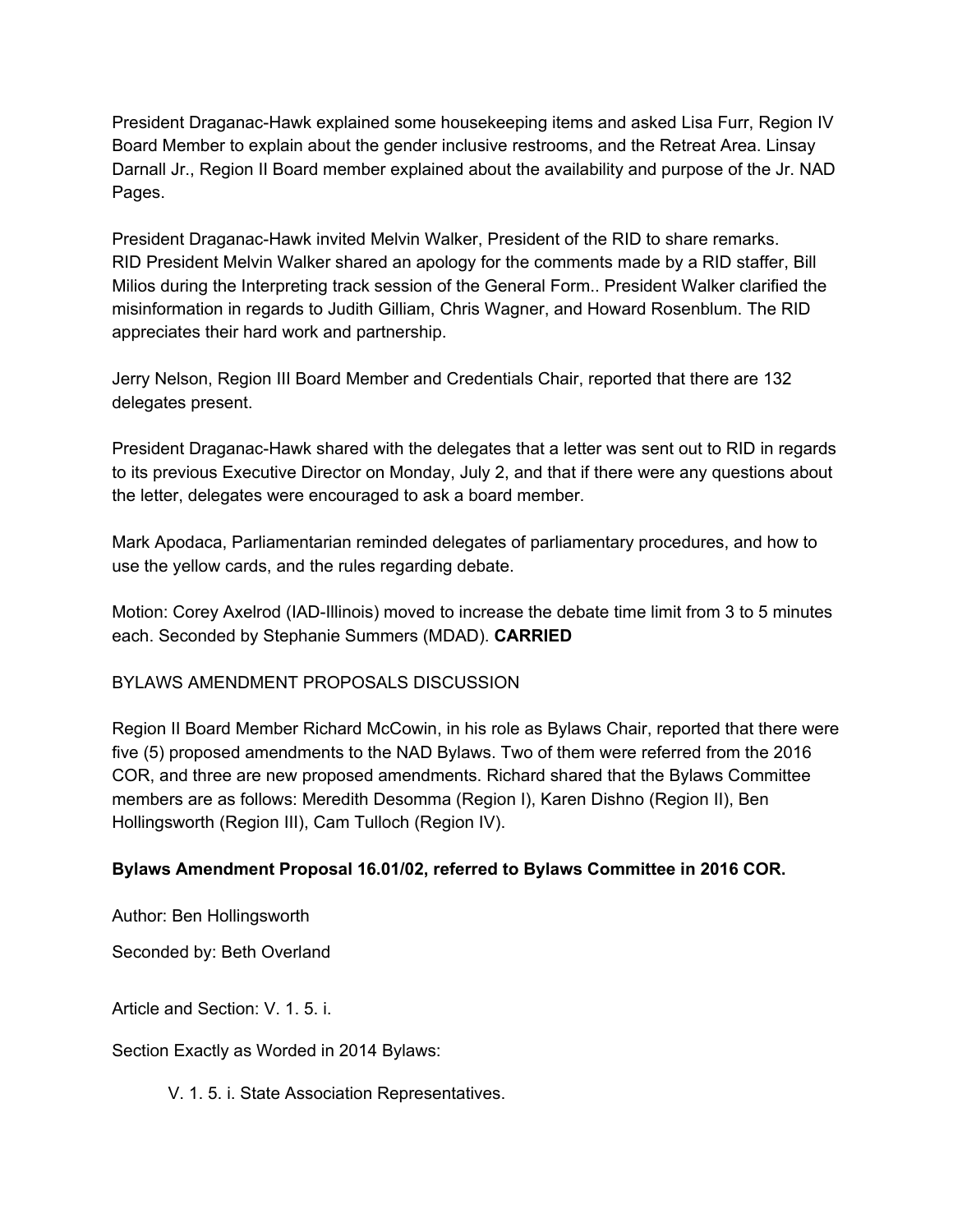Proportionate Council of Representatives representation by State Association Affiliates shall be determined as follows: 20-199 members—up to two (2) delegates; 200-399 members—up to three (3) delegates; 400-599 members—up to four (4) delegates; 600-799 members—up to five (5) delegates; At least 800 members—up to six (6) delegates

Proposed Amendment:

(to begin at the end of the section, after the listed ratio of number of delegates to membership count) For the purpose of determining State Association Affiliate representation at the Council of Representatives, State Association Affiliates shall provide the Association a membership count comprised of members directly registered with said state association affiliate. Individuals identified or listed on State Association Affiliate membership rolls through association with partner organizations or affiliates of said State Association Affiliate, yet not directly registered with said association, will not be included in the official membership count to be submitted to the Association.

1) State Association affiliates shall provide a membership count for purposes of determining number of delegates; Said membership count will be conducted through a tally of members registered with State Association Affiliates during the following time period between Biennial

National Conference(s):

2) starting on the first Sunday occurring immediately after the end of the Biennial National Conference and ending on December 31st of the odd-numbered year prior to the following Biennial National Conference

Revised Proposed Amendment:

Proportionate Council of Representatives representation by State Association Affiliates shall be determined as follows:

20-199 members—up to two (2) delegates

200-399 members—up to three (3) delegates

400-599 members—up to four (4) delegates

600-799 members—up to five (5) delegates

At least 800 members—up to six (6) delegates State Association affiliates shall provide a membership count for purposes of determining number of delegates; Said membership count will be conducted through a tally of members registered with State Association Affiliates during the following time period between Biennial National Conference(s),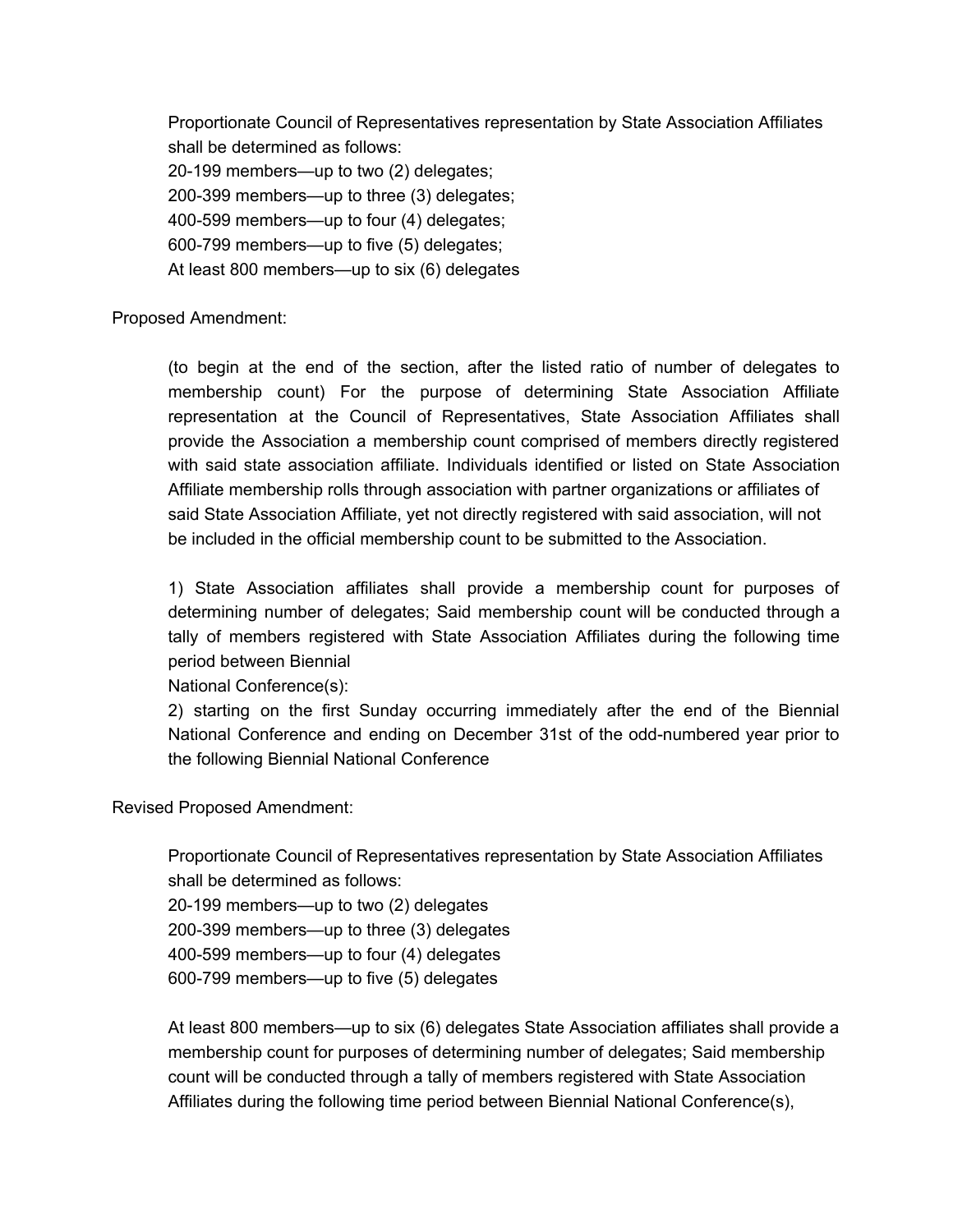starting on the first Sunday occurring immediately after the end of the Biennial National Conference and ending on December 31st of the odd-numbered year prior to the following Biennial National Conference.

**Motion:** Stephanie Summers (MDAD) moved to remove #2 in 16.01/02. Seconded by Jacob Leffler (OGG). **CARRIED**

**Motion**: Chad Ludwig (NASADHH) moved to reconsider #2 and replace to March 15th. Seconded by Nathan Burleson (AAD-Arkansas). **DEFEATED**

**Motion:** Shirley Hampton (IAD-Iowa) moved to amend by inserting "by March 15th of the even numbered years" at the end of the amendment. Seconded. **CARRIED**

**Motion:** Bylaws Committee moved to approve Bylaws Amendment Proposal 16.01/02. Delegates voted. Voting result: 102 ayes 17 nays. **CARRIED**

## **Bylaws Amendment Proposal 16.03, referred to Bylaws Committee in 2016 COR.**

Author: Unknown.

Referred by Sean Gerlis, Seconded by Ron Sutcliffe.

Article IV, Section 3.1-3.4

Section Exactly as Worded in 2014 Bylaws:

IV. 3. 1. Region I. Connecticut, Delaware, District of Columbia, Maine, Maryland, Massachusetts, New Hampshire, New Jersey, New York, Pennsylvania, Rhode Island, Vermont, Virginia, and West Virginia.

IV. 3. 2. Region II. Illinois, Indiana, Iowa, Kansas, Kentucky, Michigan, Minnesota, Missouri, Nebraska, North Dakota, Ohio, South Dakota, and Wisconsin.

IV. 3. 3. Region III. Alabama, Arkansas, Florida, Georgia, Louisiana, Mississippi, North Carolina, Oklahoma, Puerto Rico, South Carolina, Tennessee, Texas, and Virgin Islands.

IV. 3. 4. Region IV. Alaska, Arizona, California, Colorado, Hawaii, Idaho, Montana, Nevada, New Mexico, Oregon, Utah, Washington, and Wyoming.

Proposed amendment: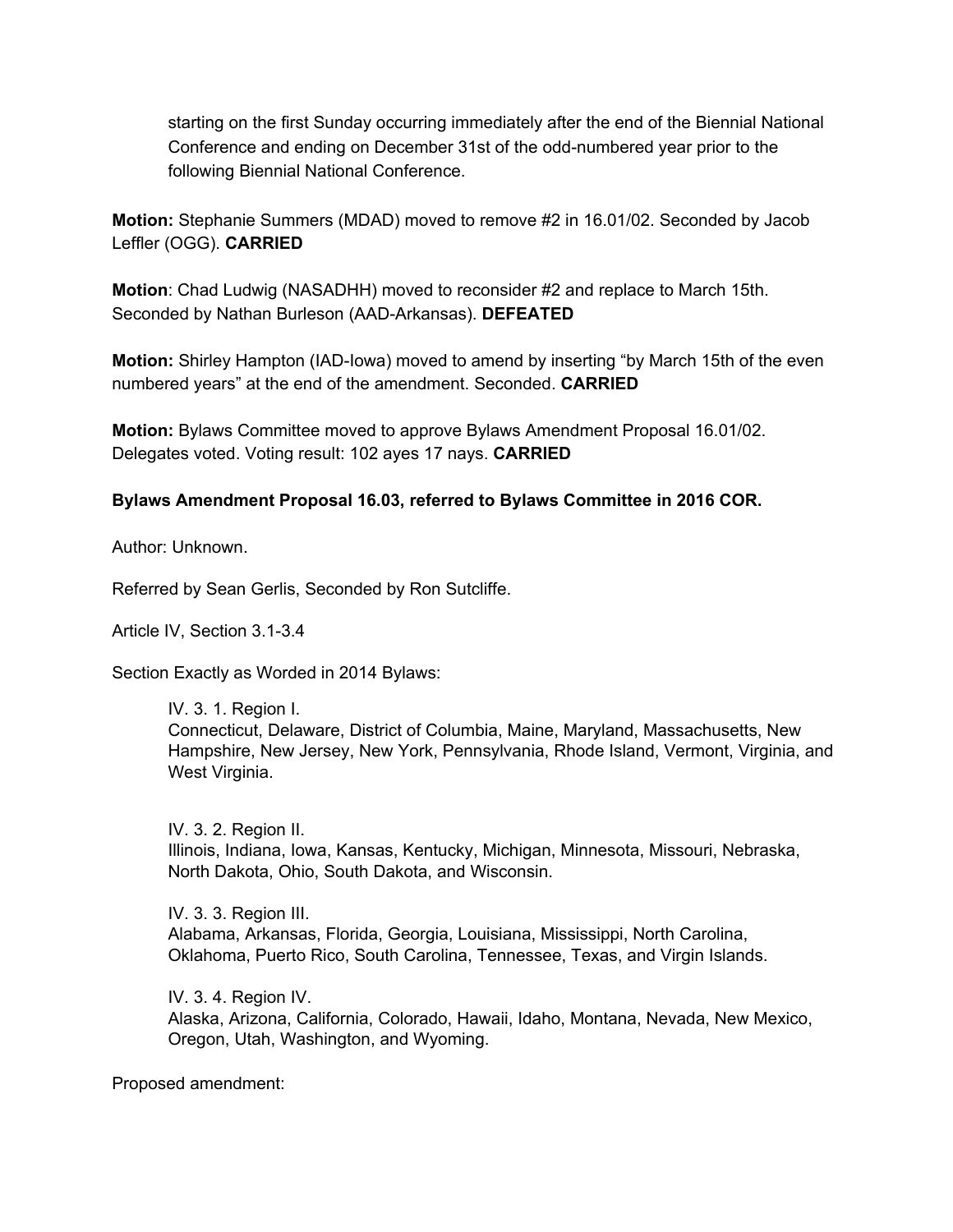#### IV. 3. 1. Region *|/Incorporated*

Connecticut, Delaware, District of Columbia, Maine, Maryland, Massachusetts, New Hampshire, New Jersey, New York, Pennsylvania, Rhode Island, Vermont, Virginia, and West Virginia.

#### IV. 3. 2. Region Illincorporated

Illinois, Indiana, Iowa, Kansas, Kentucky, Michigan, Minnesota, Missouri, Nebraska, North Dakota, Ohio, South Dakota, and Wisconsin.

#### IV. 3. 3. Region III/Incorporated

Alabama, Arkansas, Florida, Georgia, Louisiana, Mississippi, North Carolina, Oklahoma, Puerto Rico, South Carolina, Tennessee, Texas, and Virgin Islands.

#### IV. 3. 4. Region IV/Incorporated

Alaska, Arizona, California, Colorado, Hawaii, Idaho, Montana, Nevada, New Mexico, Oregon, Utah, Washington, and Wyoming.

#### Revised Proposed Amendment:

#### IV. 3. 1. Region I/Incorporated.

Connecticut, Delaware, District of Columbia, Maine, Maryland, Massachusetts, New Hampshire, New Jersey, New York, Pennsylvania, Rhode Island, Vermont, Virginia, and West Virginia.

IV. 3. 2. Region II/Incorporated.

Illinois, Indiana, Iowa, Kansas, Kentucky, Michigan, Minnesota, Missouri, Nebraska, North Dakota, Ohio, South Dakota, and Wisconsin.

IV. 3. 3. Region III/Incorporated.

Alabama, Arkansas, Florida, Georgia, Louisiana, Mississippi, North Carolina, Oklahoma, Puerto Rico, South Carolina, Tennessee, Texas, and Virgin Islands.

IV. 3. 4. Region IV/Incorporated.

Alaska, Arizona, California, Colorado, Hawaii, Idaho, Montana, Nevada, New Mexico, Oregon, Utah, Washington, and Wyoming.

**Motion:** To consider the Bylaws Amendment Proposal 16.03. Voting result: 77 ayes, 39 nays. **CARRIED**

Discussion on Bylaws Proposed Amendment 16.03.

**Motion:** Bylaws Committee moved to approve Bylaws Amendment Proposal 16.03. Delegates voted. Voting result: 46 ayes 68 nays. **DEFEATED**

#### **Bylaws Amendment Proposal 18.01**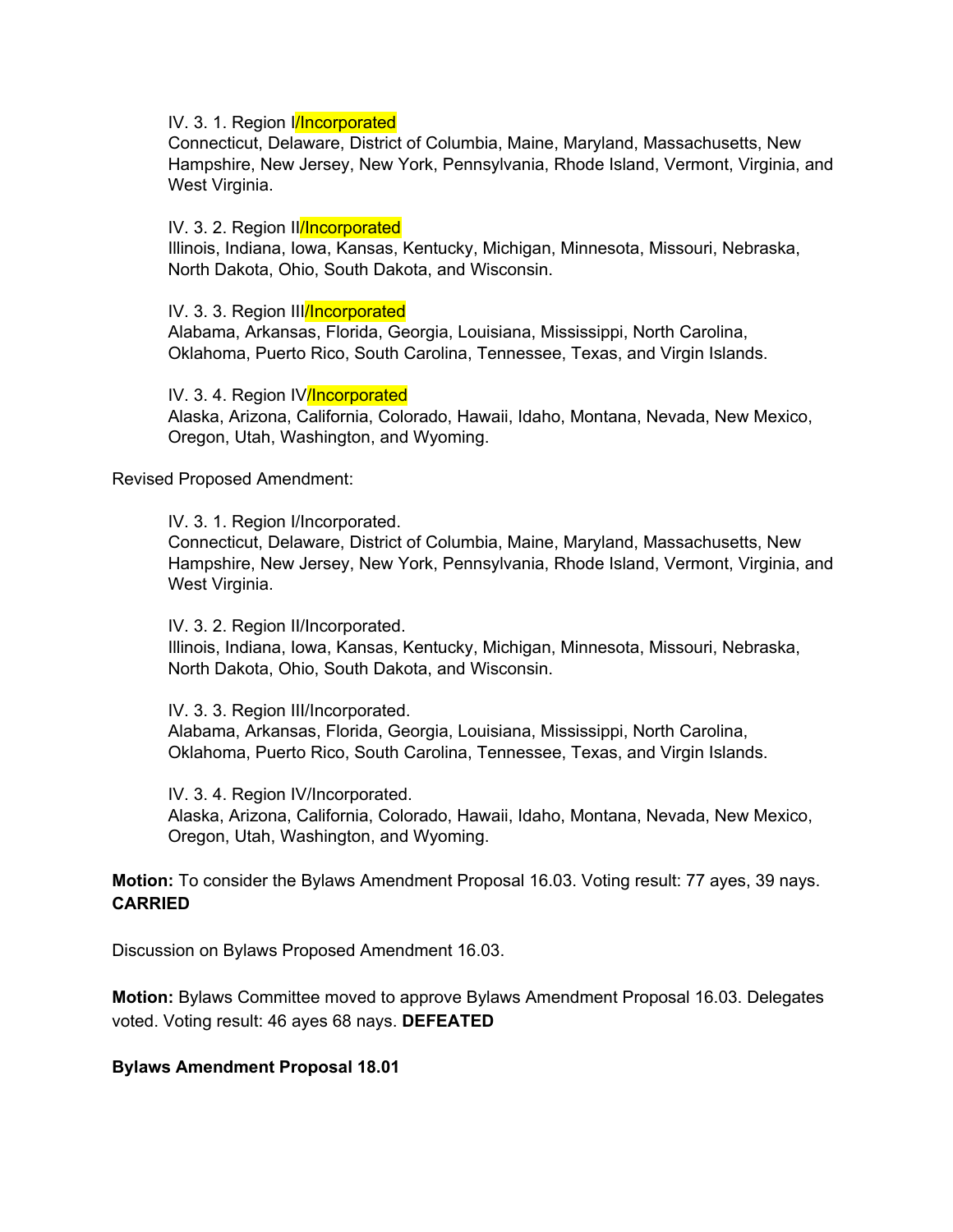Proposed by Katy Schmidt

#### Seconded by Karen Dishno

#### Article V, Section 1.5.i

Section Exactly as Worded in 2014 Bylaws:

Proportionate Council of Representatives representation by State Association Affiliates shall be determined as follows:

20-199 members—up to two (2) delegates; 200-399 members—up to three (3) delegates; 400-599 members—up to four (4) delegates; 600-799 members—up to five (5) delegates; At least 800 members—up to six (6) delegates

Proposed amendment:

Proportionate Council of Representatives: representation by State Association Affiliates shall be based on the number of direct members of the state association residing in the state and not counting the state association's affiliates members or out of state newsletter subscriber of the association. The representation shall be determined as follows:

20-199 members—up to two (2) delegates; 200-399 members—up to three (3) delegates; 400-599 members—up to four (4) delegates; 600-799 members—up to five (5) delegates; At least 800 members—up to six (6) delegates

Revised Proposed Amendment:

Proportionate Council of Representatives: representation by State Association Affiliates shall be based on the number of direct members of the state association residing in the state and not counting the state association's affiliates members and/or out of state newsletter subscriber of the association. The representation shall be determined as follows:

20-199 members—up to two (2) delegates; 200-399 members—up to three (3) delegates; 400-599 members—up to four (4) delegates; 600-799 members—up to five (5) delegates; At least 800 members—up to six (6) delegates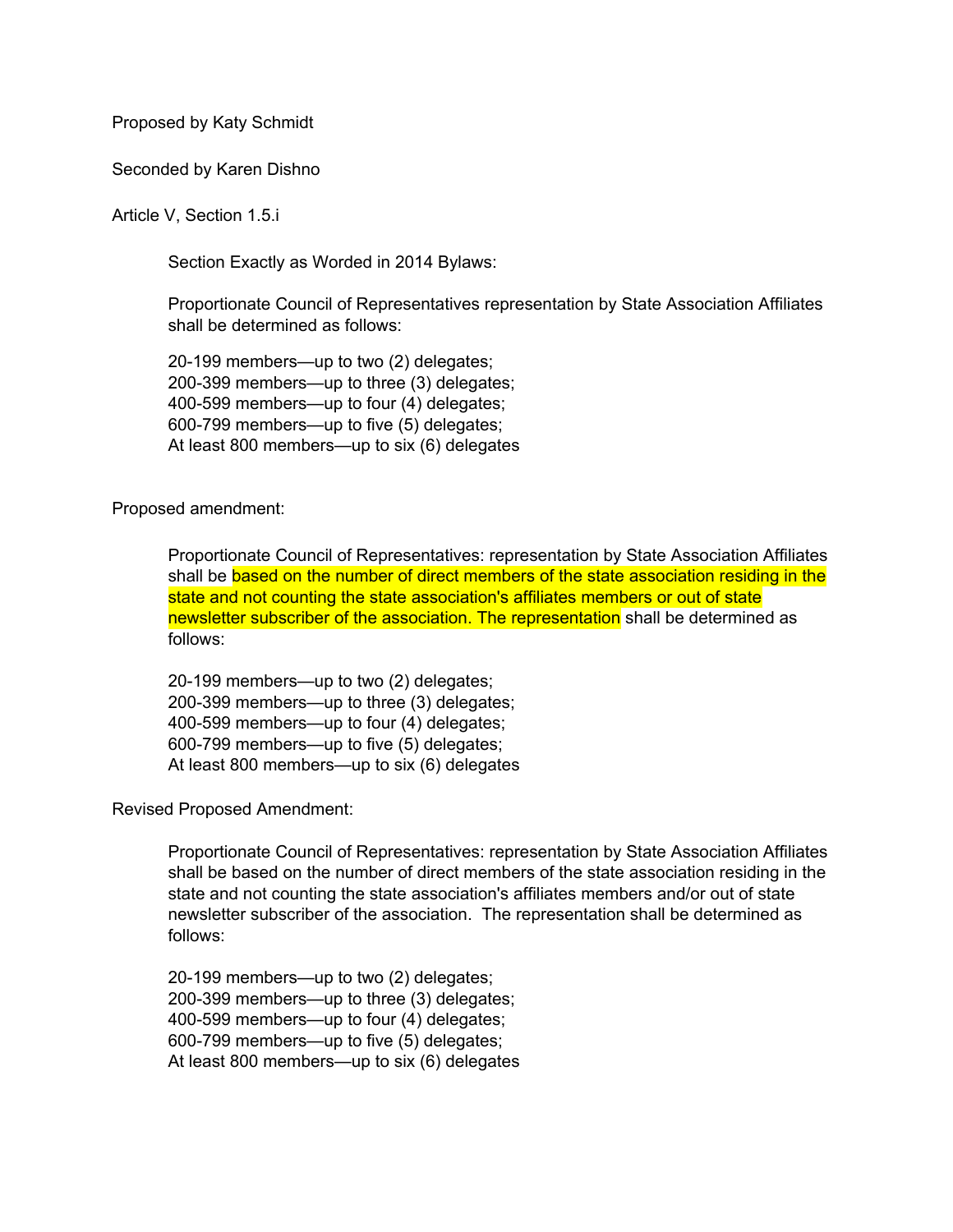**Motion**: Tim Riker (RIAD) moved to amend to strike "residing in the state and not counting the state association's affiliates members and/or out of state newsletter subscriber of the association" Seconded by Heath Focken (NeAD). Voting result: 55 ayes, 60 nays. **DEFEATED**

**Motion:** To consider the Bylaws Amendment Proposal Voting result: 67 ayes, 49 nays. **CARRIED**

**Motion:** Bylaws Committee moved to approve Bylaws Amendment Proposal 18.01. Delegates voted. Voting result: 70 ayes 45 nays. **DEFEATED**

## **Bylaws Amendment Proposal 18.02**

Proposed by Katy Schmidt

Seconded by Karen Dishno

Article IV, Sections 2, 3

Section Exactly as Worded in 2014 Bylaws:

### IV. 2. Elected Officers.

The President, Vice President, Secretary, and Treasurer of the Association shall be elected by ballot at the biennial national conference. No person shall be eligible to hold office who has not been for two years immediately preceding the election, a member of the Association as well as a member of a State Association Affiliate and/or member-based Non-Profit Organizational Affiliate.

IV. 3. Elected Regional Board Members.

Regional Board Members shall be elected by ballot by delegates of their respective regions at the biennial national conference. No person shall be eligible to hold office who has not been, for the two years immediately preceding the election, a member of the Association as well as a member of a State Association and/or member-based Non-Profit Organizational Affiliate. The United States shall be divided into four (4) geographical regions, and each region shall be represented by two (2) Regional Board Members, one of which is elected two (2) years apart from the other:

Proposed amendment:

## IV. 2. Elected Officers.

The President, Vice President, Secretary, and Treasurer of the Association shall be elected via electronic voting by all active NAD members with the result announced at the biennial conference. No person shall be eligible to hold office who has not been for two years immediately preceding the election, a member of the Association as well as a member of a State Association Affiliate and/or member-based Non-Profit Organizational Affiliate.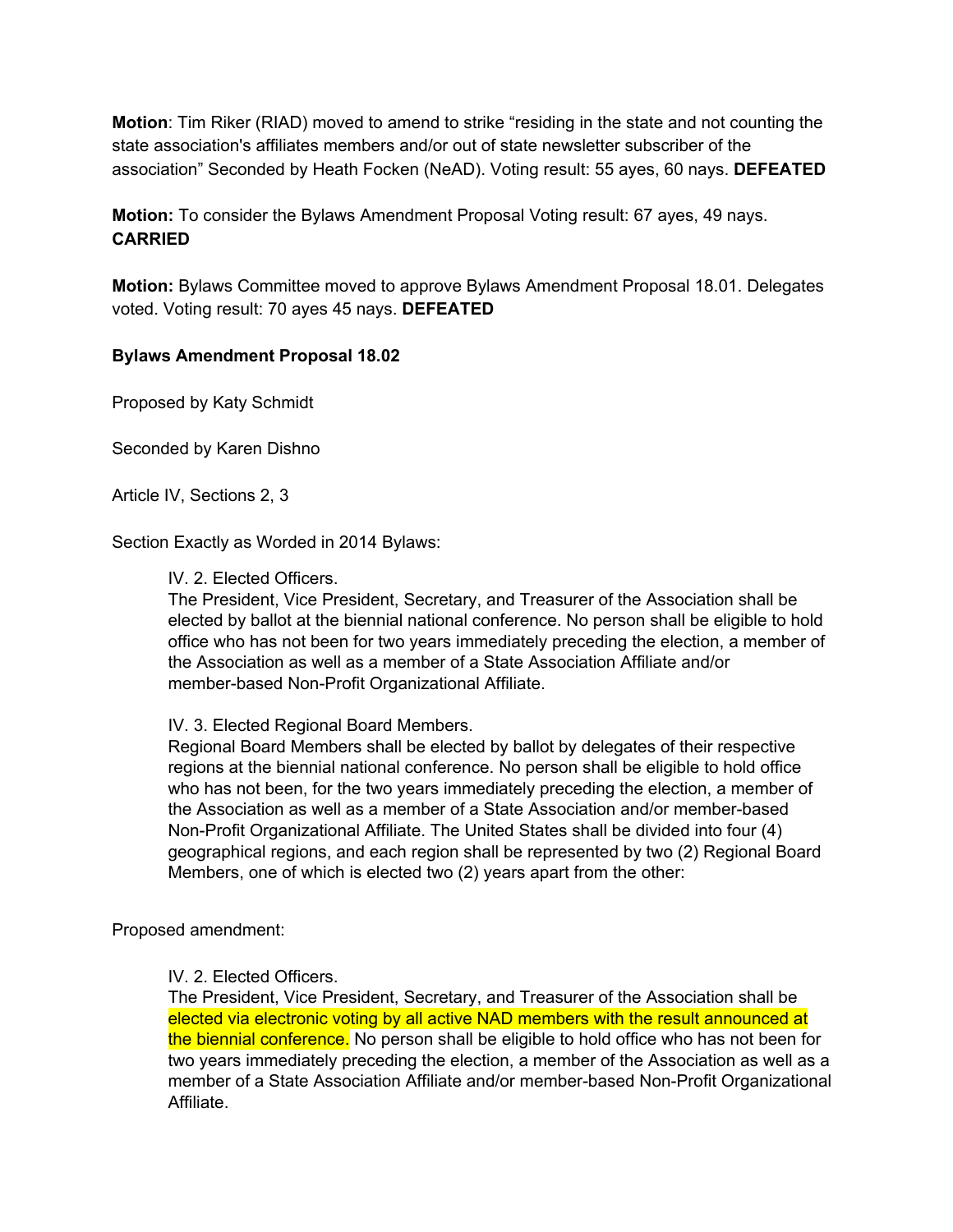IV. 3. Elected Regional Board Members.

Regional Board Members shall be elected by electronic voting by active NAD members of their respective regions with the results announced at the biennial national conference. No person shall be eligible to hold office who has not been, for the two years immediately preceding the election, a member of the Association as well as a member of a State Association and/or member-based Non-Profit Organizational Affiliate. The United States shall be divided into four (4) geographical regions, and each region shall be represented by two (2) Regional Board Members, one of which is elected two (2) years apart from the other:

Revised Proposed Amendment:

### IV. 2. Elected Officers.

The President, Vice President, Secretary, and Treasurer of the Association shall be elected by all active NAD members with the result announced at the biennial conference. No person shall be eligible to hold office who has not been for two years immediately preceding the election, a member of the Association as well as a member of a State Association Affiliate and/or member-based Non-Profit Organizational Affiliate.

## IV. 3. Elected Regional Board Members.

Regional Board Members shall be elected by active NAD members of their respective regions with the results announced at the biennial national conference. No person shall be eligible to hold office who has not been, for the two years immediately preceding the election, a member of the Association as well as a member of a State Association and/or member-based Non-Profit Organizational Affiliate. The United States shall be divided into four (4) geographical regions, and each region shall be represented by two (2) Regional Board Members, one of which is elected two (2) years apart from the other.

**Motion:** Bylaws Committee moved to approve Bylaws Amendment Proposal 18.02. Delegates voted. Voting result: 23 ayes 94 nays. **DEFEATED**

## **Bylaws Amendment Proposal 18.03**

Proposed by Steven Gagnon

Seconded by Nancy Rarus

Article V, Section 1

Section Exactly as Worded in 2014 Bylaws:

The Board of Directors of the Association shall be comprised of the following: President, Vice President, Secretary, Treasurer, and eight (8) Regional Board Members. In addition, the Board shall appoint up to two (2) Appointed Board Members.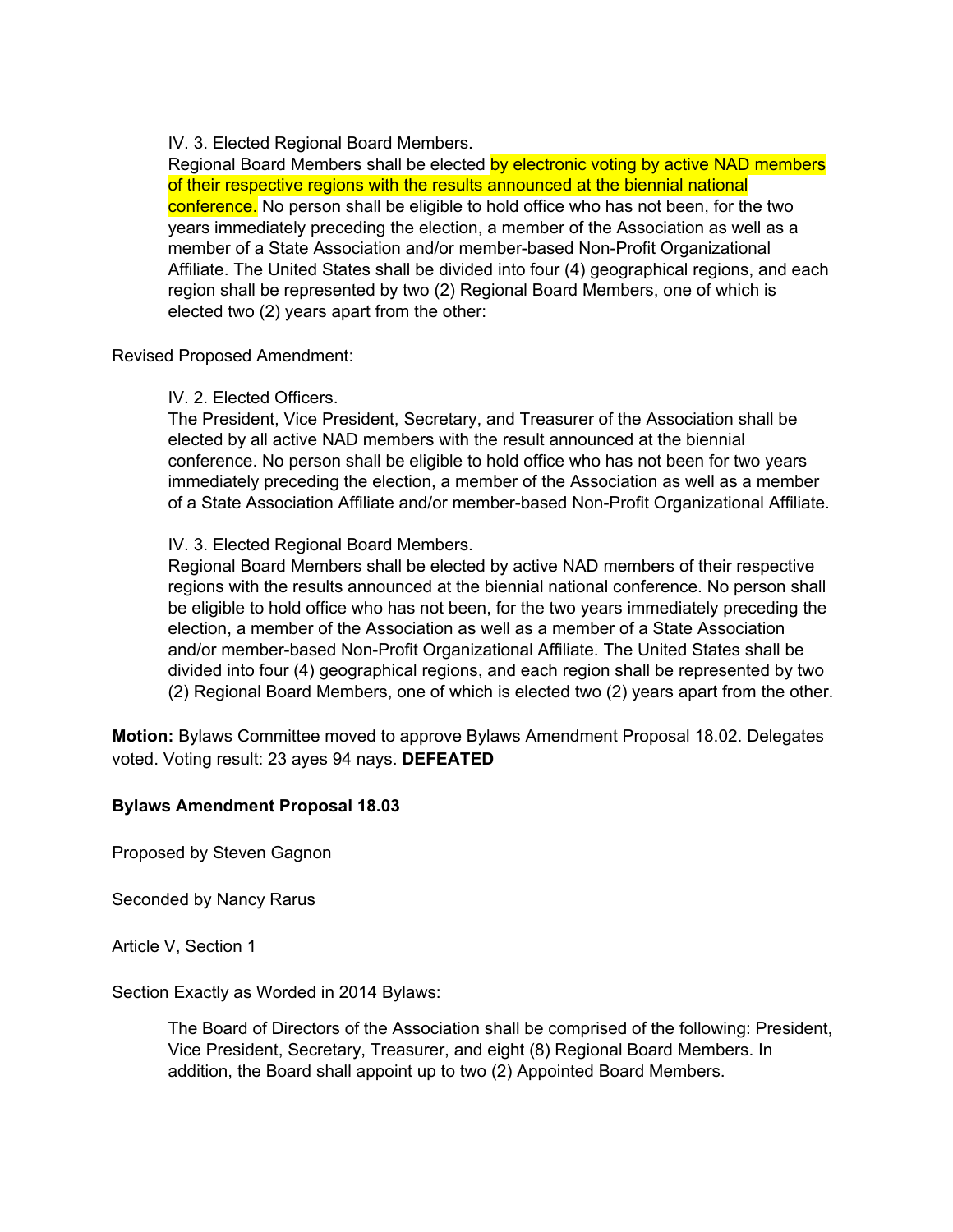Proposed amendment:

The Board of Directors of the Association shall be comprised of the following: President, Vice President, Secretary, Treasurer, (2) Affiliate Board Members, and eight (8) Regional Board Members. In addition, the Board shall appoint up to two (2) Appointed Board Members. (Language to follow process for voting Affiliate Board Member on a staggered terms just as with all other regional board members)

Revised Proposed Amendment:

The Board of Directors of the Association shall be comprised of the following: President, Vice President, Secretary, Treasurer, (2) Affiliate Board Members, and eight (8) Regional Board Members. In addition, the Board shall appoint up to two (2) Appointed Board Members.

President Draganac-Hawk called for a recess at 3:25 pm.

The meeting resumed at 3:35 pm.

Jerry Nelson, Region III Board Member and Credentials Chair, reported that there are 114 delegates present.

**Motion:** Bylaws Committee moved to approve Bylaws Amendment Proposal 18.03. Delegates voted. Voting result: 48 ayes 75 nays. **DEFEATED**

## PRIORITY PROPOSALS DISCUSSION

Region III Board Member Holly Ketchumand Region IV Board Member Martin Price, in their roles as Steering Committee Co-Chairs, provided updates regarding the priorities from General Forum sessions.

Proposed Priorities were due on May 30, 2018. The Proposed Priorities were brought to General Forum this morning for debate from members. Some Proposed Priorities were carried to COR. Five (5) Proposed Priorities did not carry out of General Forum. NAD members are recommending that six (6) of the Proposed Priorities are to be referred to a committee. If the members' wishes are followed, the delegates will be left with seven (7) Proposed Priorities for consideration to vote on for the top five (5) priorities.

There were questions for clarification as to which Proposed Priorities are to be considered for referral, and for consideration as a Priority.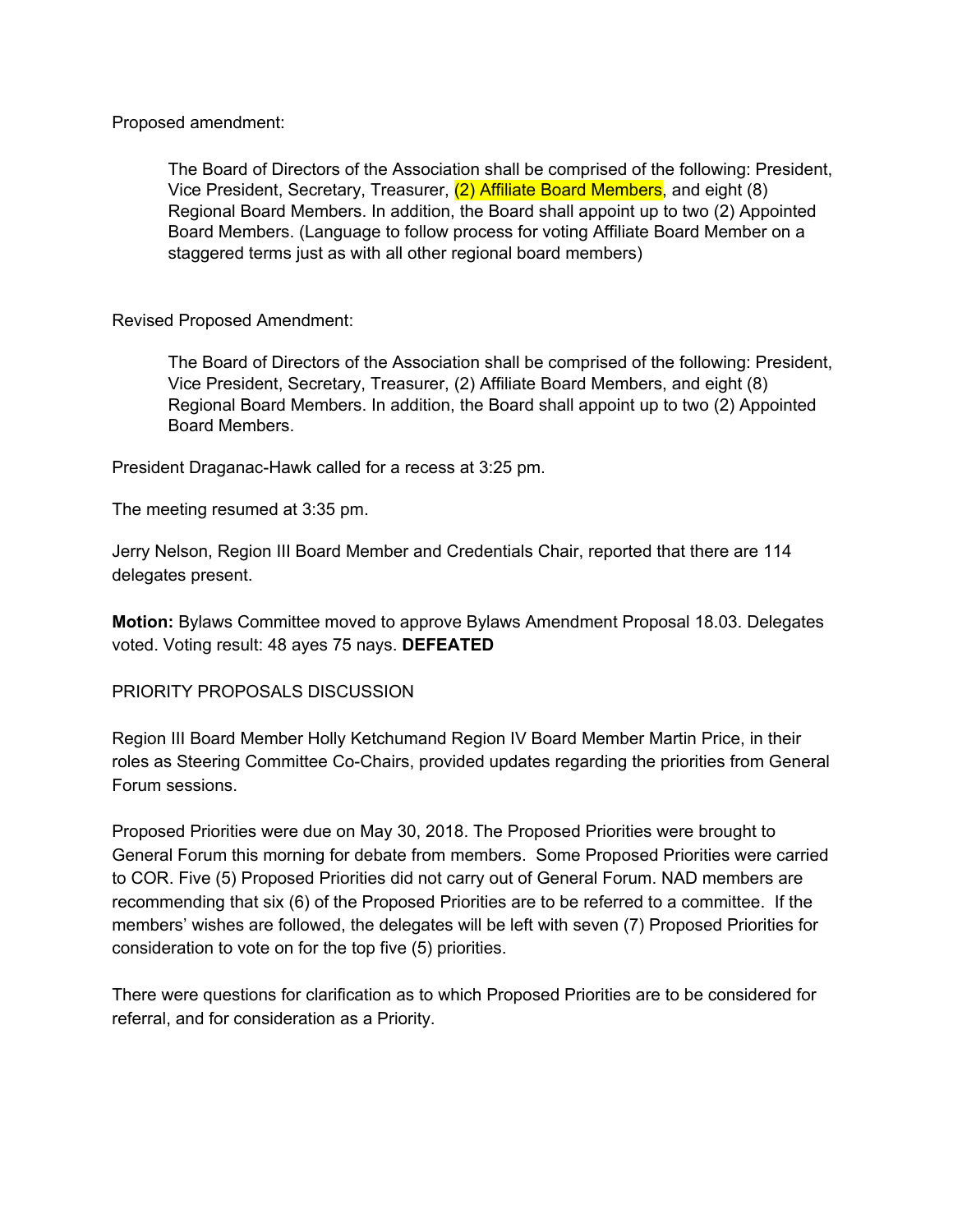President Draganac-Hawk requested that we allow Officer Candidates to do their presentations at this time while the steering committee reviews and clarifies the results of the Proposed Priorities from the General Forum.

Opeoluwa Sonotowa, Elections Committee member, led the presentations of the candidates for the officer positions.

President Draganac-Hawk informed the delegates that there are 7 Proposed Priorities for consideration, and 6 Proposed Priorities that should be referred to a committee. Further discussion will be held in COR Session IV. Regional and Affiliate Caucuses will take place at 5-6 pm instead of the originally scheduled 4:30-5:30 time frame.

President Draganac-Hawk called for a recess of COR II at 4:52 pm.

## **Wednesday, July 5, 2018: Session IV**

President Draganac-Hawk called the COR Session III to order at 8:19 am.

President Draganac-Hawk explained some housekeeping items and asked Lisa Furr, Region IV Board Member to explain about the gender inclusive restrooms, and the Retreat Area. Linsay Darnall Jr., Region II Board member explained about the availability and purpose of the Jr. NAD Pages.

Jerry Nelson, Region III Board Member and Credentials Chair, reported that there are 132 delegates present.

President Draganac-Hawk explained that there are three (3) proposed merged priorities. 6 proposed priorities to be considered for referral to committee. If that goes as planned, there will be four (4) Proposed Priorities for consideration. Delegates will first discuss the possible merge of Proposed Priorities as suggested by the Steering Committee from General Forum, then discuss the possible referrals for committee, then discuss all the remaining proposed priorities as a whole (including those merged). If we decide to separate one of the merged priority, it will become separated priorities and voted upon separately.

2018-CT-PUB-020 - Systemic Barriers in Vocational Rehabilitation Services.

**Motion**: Kevin Ryan (IAD-Illinois) moved to support the proposed Merged priority now known as PUB-020. Seconded by Edison Lopez (IAD-Illinois). **CARRIED**

2018-CT-PUB-021 - Open Caption in Stadiums, sports arenas and movie theaters

**Motion:** Tim Riker (RIAD) moved that Proposed Priority 2018-CT-PUB-021 not be merged, and be left as 2018-CT-PUB-003 and 2018-CT-PUB-004. Seconded by Joseph Ronan (NADYS). **DEFEATED**

Proposed Merge of 2018-CT-EDU-001 and 2018-CT-EDU-003 to become 2018-CT-EDU-004 - LEAD-K with National Parent Campaign.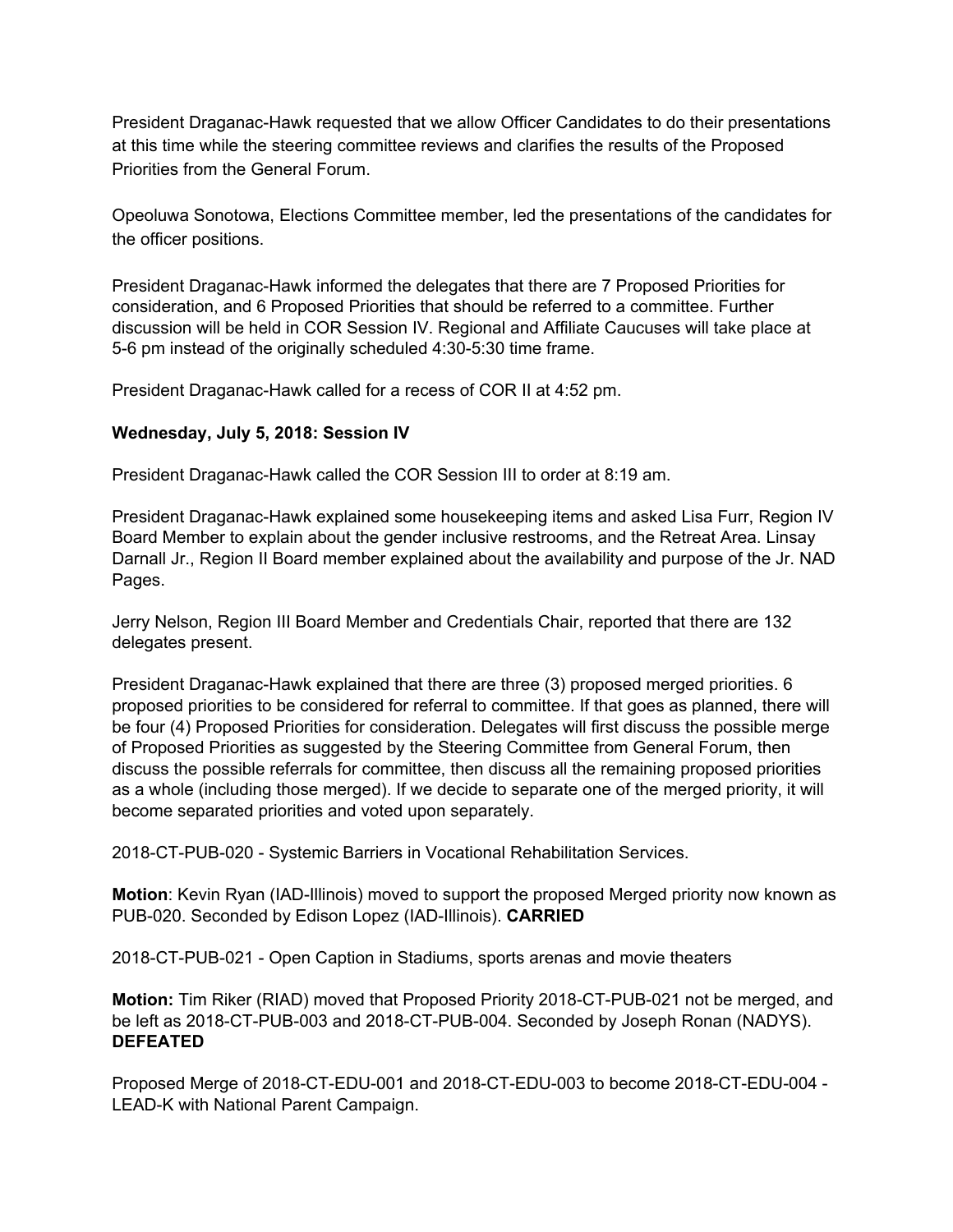**Motion:** Jason Altmann (IAD-Illinois) moved to keep the priorities separate as originally proposed (2018-CT-EDU-001 and 2018-CT-EDU-003). Seconded by Morgan Eastman (LGBT Section). **CARRIED**

Alicia Lane-Outlaw, Appointed Board Member announced for those who are unable to get into line for debate due to vision or physical limitations, a Jr. NAD Page can go to the line and hold your spot. A CDI can interpret for you from your seat.

Holly Ketchum, Region III Board Member and Steering Committee Co-Chair went over the Proposed Priorities that the members from General Forum would like to see referred to a committee.

2018-CT-PUB-002 - Re-defining VRI Standards

**Motion:** Steering Committee moved to refer 2018-CT-PUB-004 to the VRI Taskforce. Delegates voted. **CARRIED**

2018-CT-PUB-006 - To add language deprivation syndrome (LDS) to both ICD-10 & DSM-5

**Motion:** Steering Committee moved to refer 2018-CT-PUB-006 to a committee. Delegates voted. **CARRIED**

2018-CT-PUB-007 - NAD shall work with the US Congress to make ASL an official language.

**Motion:** Steering Committee moved to refer 2018-CT-PUB-007 to a committee. Delegates voted. **CARRIED**

2018-CT-PUB-011 - Develop Strategic and Action Plans for Addressing Domestic and Sexual Violence in the Deaf Community

**Motion:** Steering Committee moved to refer 2018-CT-PUB-011 to a committee. Delegates voted. **CARRIED**

2018-CT-PUB-014 - Guidelines for Library and Information Services for the American Deaf Community (Deaf Guidelines)

**Motion:** Steering Committee moved to refer 2018-CT-PUB-014 to a committee. Delegates voted. **CARRIED**

2018-CT-PUB-016 - Campaign to spotlight the oppression of Deaf people within the justice system

**Motion:** Steering Committee moved to refer 2018-CT-PUB-016 to a committee. Delegates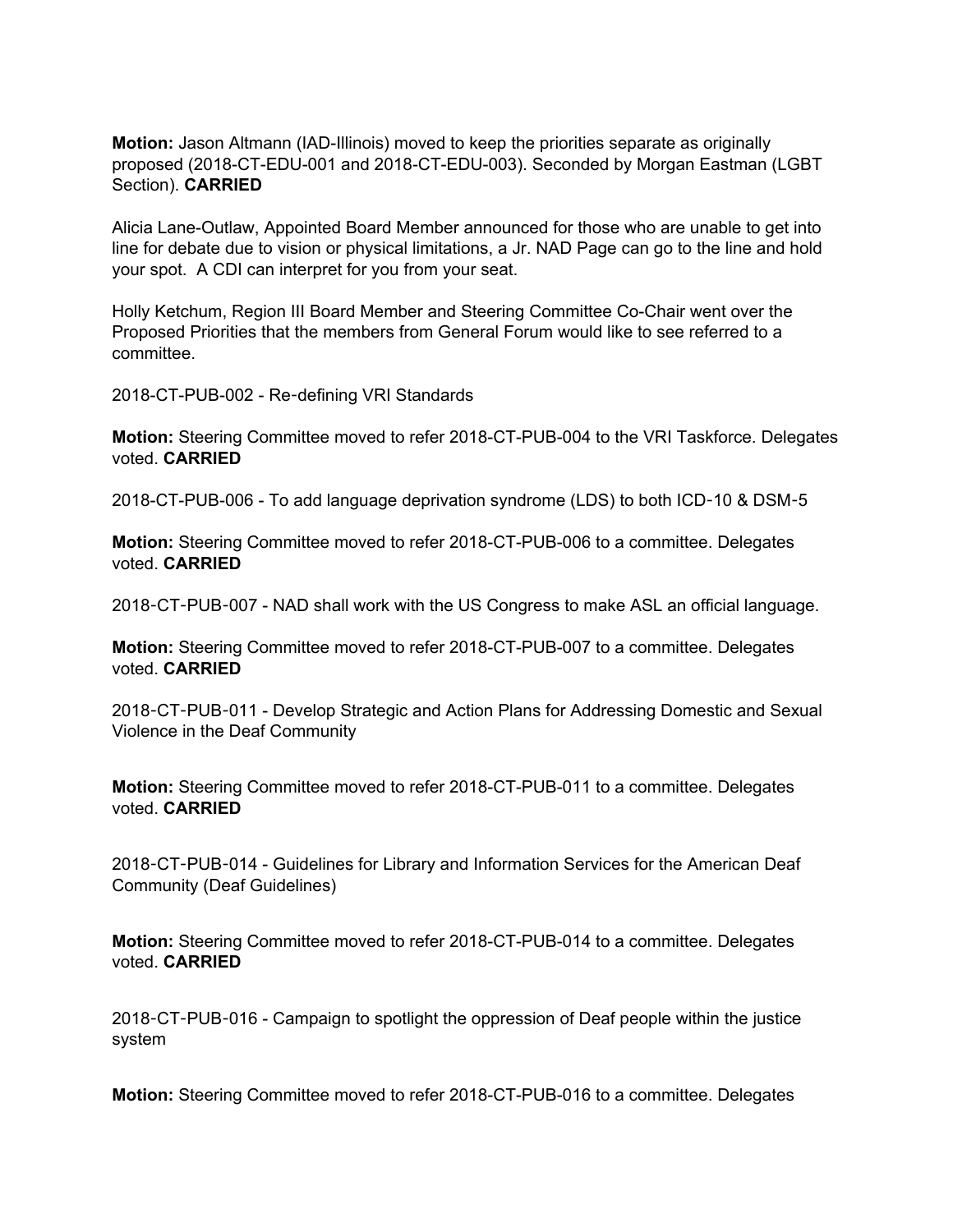#### voted. **DEFEATED**

President Draganac-Hawk informed the delegates that there are now 9 Proposed Priorities for consideration.

2018-CT-EDU-002 - Joint Workgroup on Deaf Superintendent Recruit, Support, and Preservation.

**Motion:** Justin Vollmar (WAD-Wisconsin) moved to refer 2018-CT-EDU-002 to the Education Committee. Seconded by Nancy Rarus (DSA). **CARRIED**

2018-CT-PUB-009 - Restoring deaf community's confidence in sign language interpreting profession by strengthening our partnership with interpreters.

**Motion:** David Bahar (CSD) moved to suspend order of Proposed Priorities being discussed and discuss 2018-CT-PUB-019 first. Seconded by Corey Axelrod (IAD-Illinois). **CARRIED**

Discussion on 2018-CT-PUB-019

**Motion:** Graham Forsey (DCAD) moved to update the language for 2018-CT-PUB-019 as outlined in www.AASLI.org. Seconded by Kevin Ryan (IAD-Illinois). **CARRIED**

2018-CT-Pub-019 was displayed to the delegates and presented in ASL by Martin Price, Region IV Board Member and Steering Committee Co-Chair.

Delegates inquired to receive Board/HQ position on the new language as revised for 2018-CT-PUB-019.

President Draganac-Hawk called for recess at 9:51 am.

The meeting resumed at 10:02 am.

Jerry Nelson, Region III Board Member and Credentials Chair, reported that there are 104 delegates present.

Howard Rosenblum, CEO, shared that the NAD headquarters position of the revised Proposed Priority is neutral.

Jenny Buechner, Secretary and Board Liaison for the Ad Hoc Committee on Interpreting shared that the Board position of the revised Proposed Priority is neutral.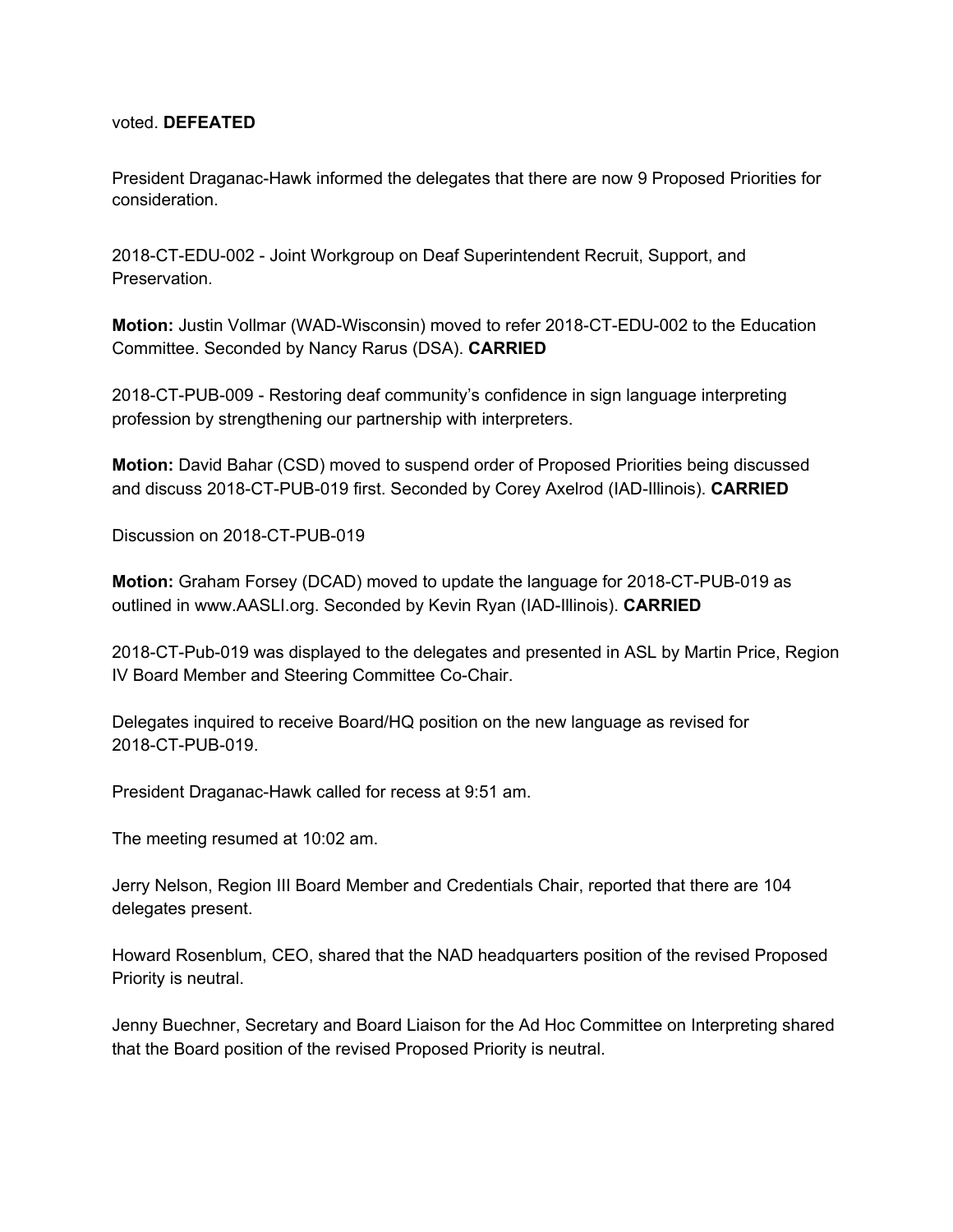Corey Axelrod (IAD-Illinois) inquired what the recommendations are from the Ad Hoc Committee on Interpreting.

Jenny Buechner, Secretary and Board Liaison for the Ad Hoc Committee on Interpreting shared that the board inquired the Ad Hoc committee to evaluate this and make recommendations just two months ago. There were a lot of details that need to be worked out, however there will be a long-term plan as well as a short-term plan.

**Motion:** Richard Jeffries (MDAD) moved to insert "create a new standalone organization". Seconded by Scot Pott (TAD-Texas). **DEFEATED**

**Motion:** Richard Jeffries (MDAD) moved to insert "With Strong Input from SAAC". Seconded by Martina More-Reid (RID). **CARRIED**

**Motion:** Lisa Rose (FAD) moved to refer the proposed priority to the Ad Hoc committee. The motion was seconded.

**Motion:** Richard Jeffries (MDAD) moved to have a five (5) minute recess. Seconded by Stephanie Summers (MDAD). **CARRIED**

The meeting resumed at 10:45 am.

**Motion:** Steven Gagnon (DIG) moved to refer 2018-CT-PUB-019 to the Ad Hoc on Interpreting committee. Seconded from Wade Doster (GAD).

**Motion:** Justin Vollmar (WAD-Wisconsin) moved to amend by inserting "and request a six (6) month electronic report from the committee". Seconded by Kevin Ryan (IAD-Illinois). **CARRIED**

**Motion:** Gary Olsen (NVAD) moved to set as a committee of the whole to discuss a solution for 30 minutes. Seconded by Dale Ritter (CAD). **DEFEATED**

Main Motion was voted upon by delegates. **CARRIED**

President Draganac-Hawk called for a recess at 11:26 am.

The meeting resumed at 1:04 pm.

Jerry Nelson, Region III Board Member and Credentials Chair, reported that there are 114 delegates present.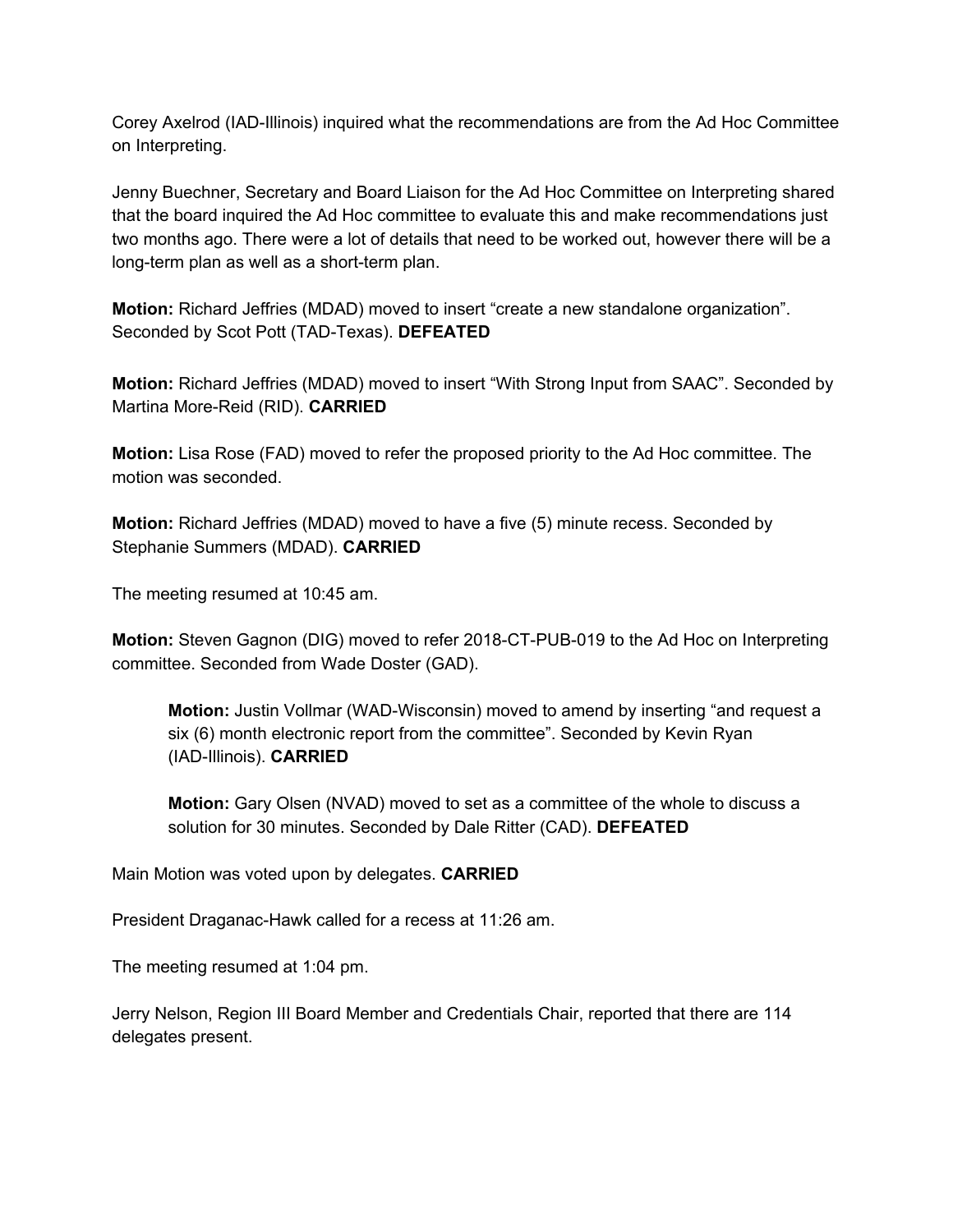President Draganac-Hawk explained there are six (6) remaining Proposed Priorities for debate and vote for the top 5, as well as six (6) Resolutions. Upon completion of the Proposed Priorities and Resolutions, there will be an election of officers and regional board members.

Holly Ketchum, Region III Board Member and Martin Price, Region IV Board Member and Co-Chairs of the Steering Committee resumed the discussion of Proposed Priorities.

2018-CT-PUB-009 - Restoring the Deaf community's confidence in the sign language interpreting profession by strengthening our partnership with interpreters.

**Motion:** Kavita Pipalia (CAD-California) moved to discuss 2018-CT-EDU-003 for discussion now. Seconded by Martina Moore-Reid (NCAD). **CARRIED**

**Motion:** Julie Rems-Smario (LEAD-K) moves to update language in the proposal for 2018-CT-EDU-003. Seconded by Elvia Guillermo (DWU). **CARRIED**

**Motion:** Justin Vollmar (WAD-Wisconsin) moved to refer 2018-CT-EDU-003 to the Public Policy Committee and/or Education Committee. Seconded by Nathan Burleson (AAD-Arkansas).

**Motion:** Patrick Graham (NDEC) moved to have Tawny and Kim to explain what they have been doing for the last 2 years on LEAD-K so can make a better decision based on the last 2 years. Seconded by Robert Pruman (PSAD).

**Motion:** Logan Poynor (OAD-Oregon) - move to amend to insert "what their vision is for the next two years". Seconded by Martina Moore-Reid (NCAD). **CARRIED**

The motion to have Tawny and Kim talk with the Delegates was voted upon by delegates. **CARRIED**

Tawny Holmes and Kim Bianco Majeri explained what they have done with LEAD-K to date, and what their vision is for the future in regards to language deprivation.

The debate on 2018-CT-EDU-003 resumed.

The motion to refer 2018-CT-EDU-003 to the Public Policy or Education Committee was voted upon by delegates. **CARRIED**

2018-CT-PUB-012- Establish Clearinghouse on Nationwide Retirement Communities for Deaf Senior Citizens - was debated upon.

2018-CT-PUB-020 - Focusing on Systemic Barriers in Vocational Rehabilitaion Services for the Deaf/HH - was debated upon.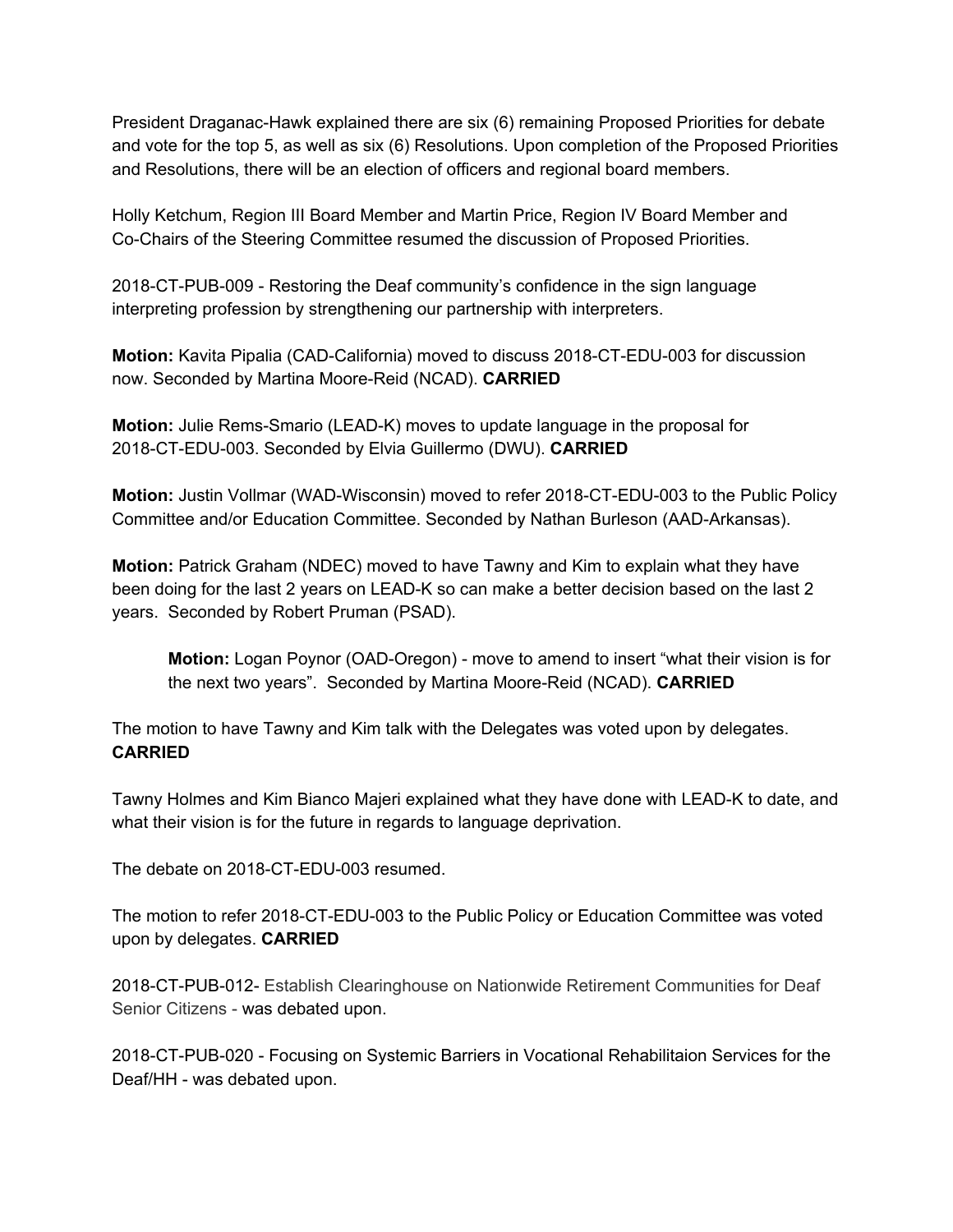**Motion:** Molly Peters (DCAD) moved to switch "Federal" and "State". Seconded by Jeffrey Bronk (WAD-Wisconsin). **WITHDRAWN**

**Motion:** Laura Brown (NMAD) moved to remove "along with promotion of the training and hiring of qualified VR professionals who are trained to work with Deaf/HH." Seconded by Shirley Hampton (IAD-Iowa). **CARRIED**

2018-CT-PUB-021 - Open Captioning in stadiums, sports arenas, and movie theatres.

**Motion:** Billy Bowman (DAD-Delaware) moved to amend by changing "stadiums" to "sports venues" and changing "Movie theatres" to "entertainment venues". Seconded by Jeffrey Bronk (WAD-Wisconsin). **CARRIED**

**Motion:** Graham Forsey (DCAD) moves to refer 2018-CT-PUB-021 to public policy committee. Seconded by Tommy Minch (NHAD). **CARRIED**

2018-CT-PUB-012

President Draganac-Hawk called for a recess at 2:29 pm.

The meeting resumed at 2:34 pm.

Jerry Nelson, Region III Board Member and Credentials Chair, reported that there are 118 delegates present.

Martin Price, Region IV and Steering Co-Chair presented the correct version of Proposed Priority for 2018-CT-PUB-012, which was debated upon by delegates.

2018-CT-EDU-001 - National Parent Campaign was debated upon.

**Motion:** Corey Corey Axelrod (IAD-Illinois) moved to insert after "A national Campaign," with "in support of and in collaboration with state associations." Seconded by Jennifer Powell (SCAD). **CARRIED**

**Motion:** Amy Lucero (NMAD) moves to amend by deleting "bilingualism" and replace with "ASL and English as primary languages of instruction with the of understanding that equal consideration shall be given to the language of the home." Seconded by Dr. Harvey Corson (CAD-Connecticut)). **CARRIED**

**Motion:** Patrick Graham (NDEC) moves to replace "language of the home" with "signed and spoken language(s) of the home." Seconded by Vernon Bone (ESAD). **CARRIED**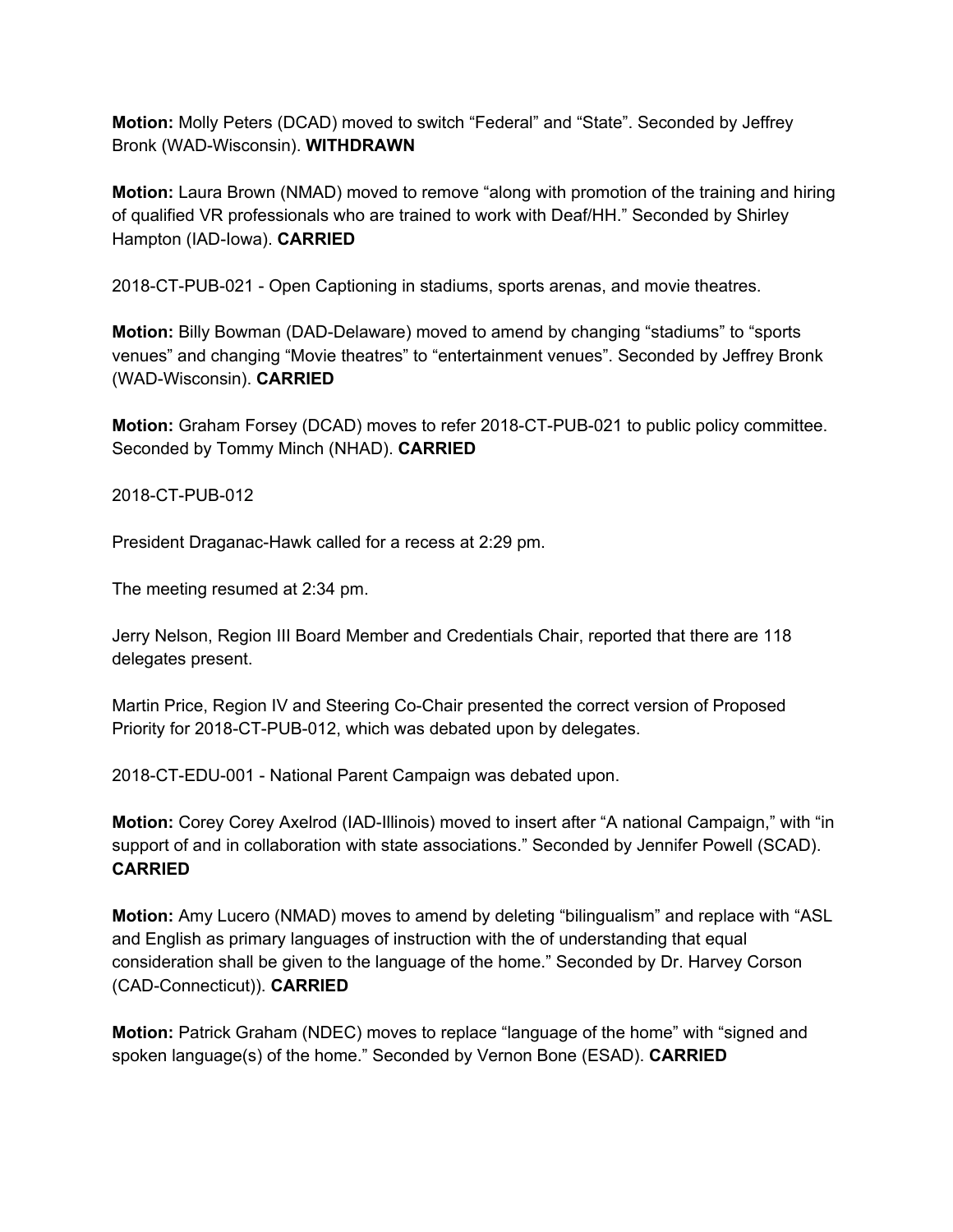2018-CT-PUB-016. Campaign to Spotlight Deaf Issues in the Justice System - was debated upon.

**Motion**: Tim Riker (RIAD) - Moves to amend where "Lack of communication access" to insert, "and possible US Constitutional violation of Amendment 8 related to cruel and unusual punishment". Seconded by Vernon Bonse (ESAD). **CARRIED**

**Motion:** Taye Akinola (DIG) moved to amend "create a national training for law enforcement to work with deaf, deaf persons of colors, deaf LGBTQ+, underprivileged deaf citizens, and other deaf underrepresented groups." Seconded by Katy Schmidt (WAD-Wisconsin).

**Motion:** Jennifer Keaton (IAD-Iowa) moved to amend to insert "DeafBlind" after LGBTQ+. Seconded by Martina Moore-Reid (NCAD). **CARRIED**

**Motion:** Vernon Bonso (ESAD) - move to amend to insert "deaf with other disabilities" after "DeafBlind". Seconded by Nathan Burleson (AAD-Arkansas). **CARRIED**

**Motion:** James Wilson IV (AZAD) - I move to strike out "deaf citizens". Seconded by Joseph Ronan (NADYS).

David Bahar (CSD) moved to call the question. Seconded by Aaron Shaw from (AAD-Arkansas).

Delegates voted on the amendment to delete "citizens" and insert "individuals". **CARRIED**

Delegates voted on the amendment to insert language (LGBTQ+....etc). **CARRIED**

2018-CT-PUB-009 was brought to the floor for debate.

**Motion:** Patrick Graham (NDEC) moved to change the Standing Rules from 5 Priorities to 3 Priorities. Seconded by Katy Schmidt (WAD-Wisconsin).

**Motion:** Corey Axelrod (IAD-Illinois) moved to amend from 3 to 4. Seconded by John Fechter (MADC). **WITHDRAWN**

Motion to change standing rules from 5 Priorities to 3 Priorities was **WITHDRAWN**

**Motion:** Richard Jeffries (MDAD) moved to vote all 5 Priorities as a single vote. Seconded by Kristy Arney Graham (PSAD). **CARRIED**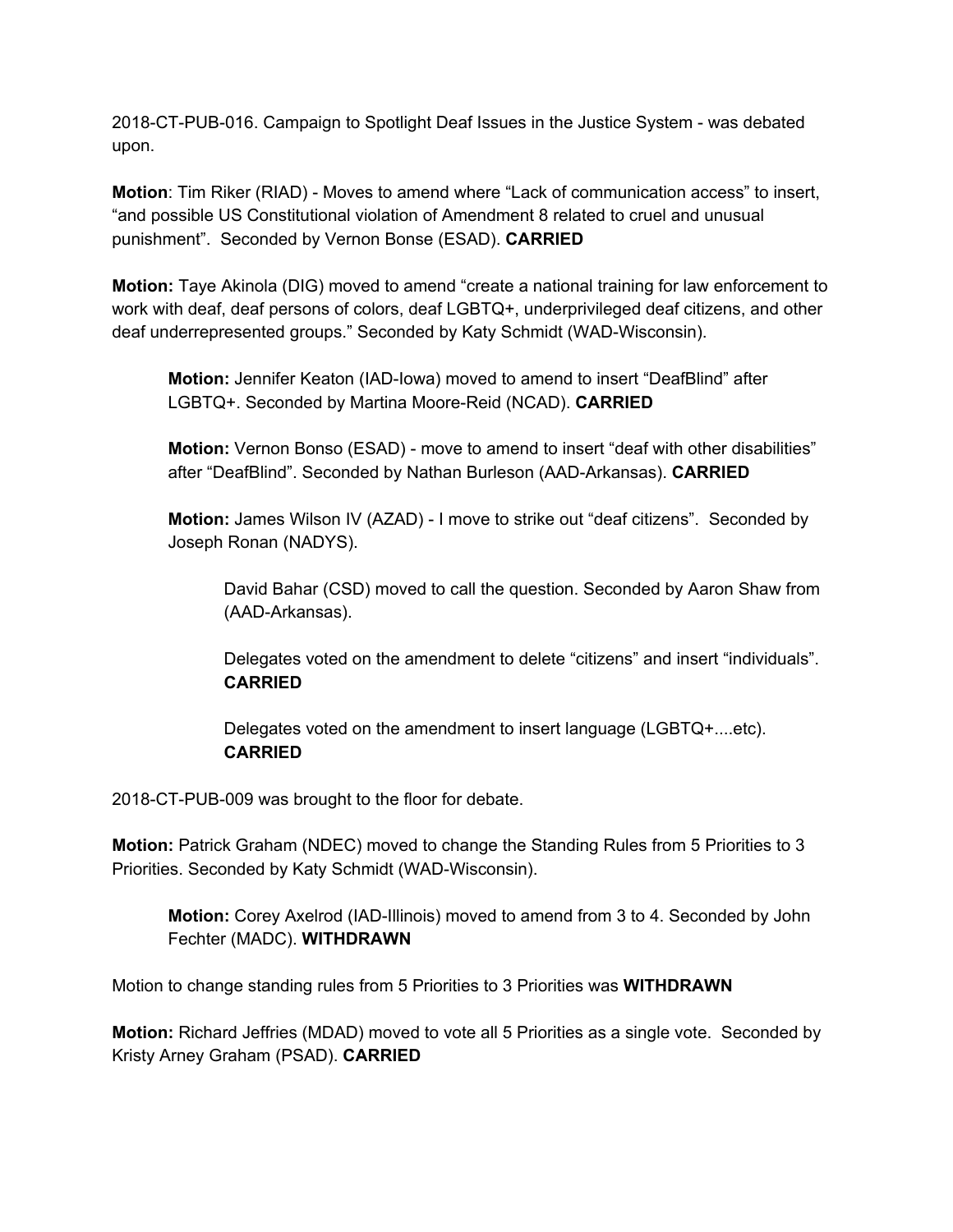Charm Smith (MDAD) announced that there is a need to finish up the COR meeting, so that Caucus can take place to vote on SAAC representatives.

President Draganac-Hawk resumed the meeting with the presentation of the Resolutions for consideration.

## **Title: 2018 NAD Conference Recognition Code: 2018-CT-RES-01**

NAD shall recognize the outstanding efforts of Conference volunteers, Junior NAD Pages, the American School for the Deaf, the Connecticut Association of the Deaf, hospitality of Marriott and Hilton hotels, the Connecticut Convention Center, the city of Hartford, the community of Hartford, and Bradley International Airport, for making the 2018 NAD Conference a successful event in Hartford, CT.

# **Code: 2018-CT-RES-002**

## **Title: 50 years of Youth Leadership Camp**

WHEREAS, Youth Leadership Camp (YLC) under the jurisdiction of the National Association of the Deaf (NAD) enters its 50-year operation as an exceptionally unique summer program for Deaf Youth in America,

WHEREAS, Youth Leadership Camp Alumni Foundation (YLCAF) is founded with a steady growth in alumni membership and is committed to reinforce the value of Youth Leadership Camp through its future camp scholarship program.

WHEREAS, Youth Leadership Camp as an entity of NAD and YLCAF has brought forth a long string of Deaf leaders who have/had served NAD and state associations in various capacities across the country,

WHEREAS, Youth Leadership Camp has trained Deaf youth to choose and succeed in career as teachers, entrepreneurs, school/university administrators, artists, scientists, lawyers, health care specialists, Junior NAD advisors, NAD and Deaf community advocates and other professions,

RESOLVED, that NAD recognize and promote the efforts of Youth Leadership Camp Alumni Foundation (YLCAF) to celebrate the semicentennial anniversary of the youth program; that NAD share YLCAF information & vlogs on its website through the year, from July 2018 to July 2019.

RESOLVED, that NAD acknowledge the enormous success of youth leadership training and YLCAF through any in-kind contribution to the 50th reunion planning committee in May 2019.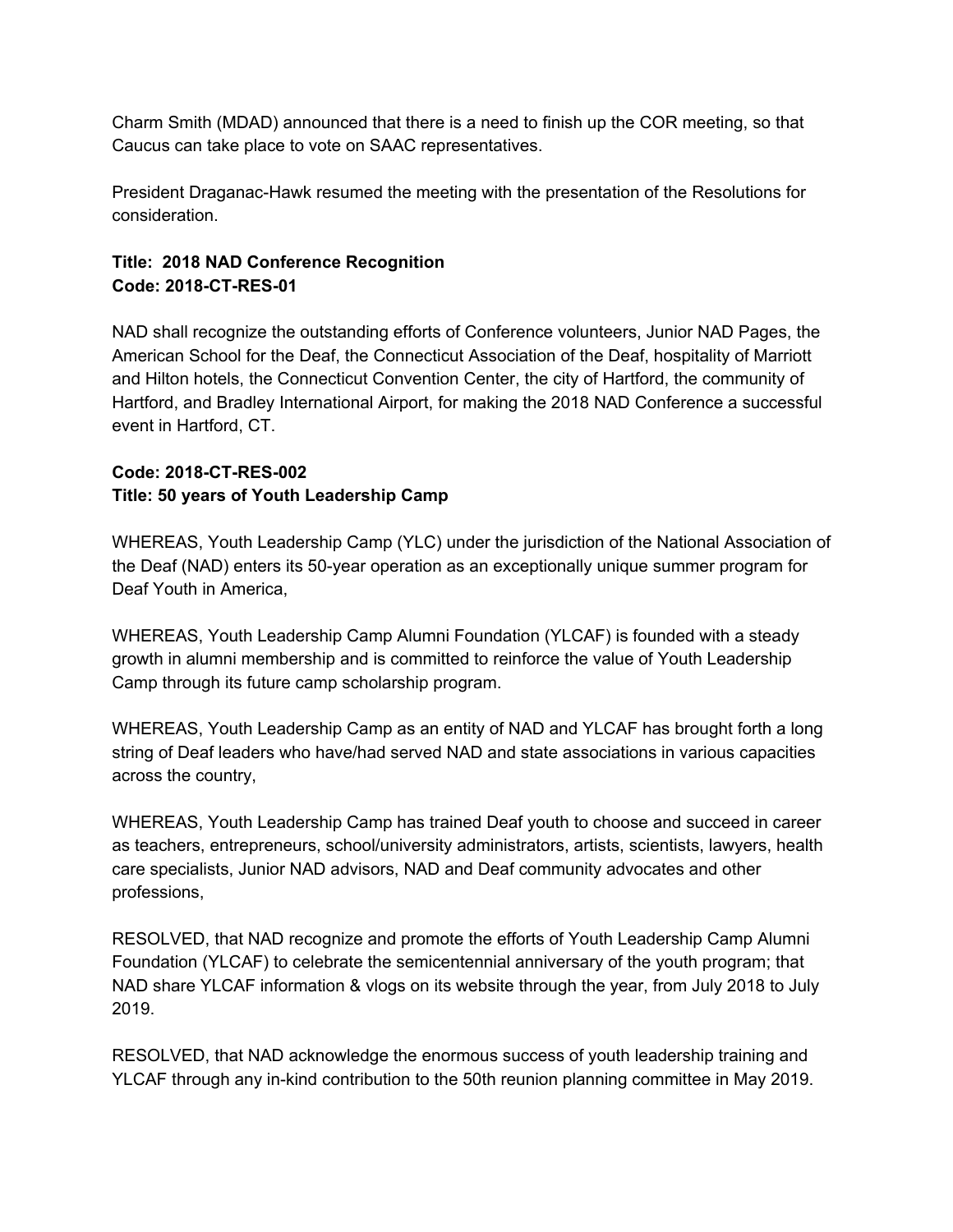RESOLVED, that NAD Youth Program share its history, artifacts and materials with the reunion planning committee for showcasing at the 50th anniversary reunion in May 2019.

## **Code: 2018-CT-RES-003 Title: Audism and Sign Language**

In alignment with and in support of the National Association of the Deaf's objective of preserving, protecting and promoting the civil, human and linguistic rights of deaf and hard of hearing individuals in the United States of America, it is resolved the National Association of the Deaf shall 1) formally recognize the adverse impacts of audism and marginalization of American Sign Language and 2) inform and educate the greater community of said adverse impacts.

## **Code: 2018-CT-RES-004 Title: Conventions**

Whereas, the National Association of the Deaf members and delegates convene biennially for the purpose of advancing the rights of all Deaf and Hard of Hearing Americans,

Whereas, the National Association of the Deaf biennial business meetings have been traditionally called conventions, the formal definition for *convention* is a formal meeting of members, representatives, or delegates,

Now, therefore, be it resolved that all future National Association of the Deaf biennial business meetings shall be called Conventions.

## **Code: 2018-CT-RES-005 Title: State Associations**

In the spirit of fostering and supporting state associations, it is resolved that the Board shall continue to use the State Association and Affiliate Committee (SAAC) for Dinners and other events.

## **Code: 2018-CT-RES-006 Title: Affiliate representation on the NAD Board**

Whereas, there is no affiliate representation on the NAD Board;

Resolved that one of the two Board appointment positions be someone that is nominated by the affiliates.

## **Code: 2018-CT-RES-007 Title: Recognition of Outgoing NAD Board Members**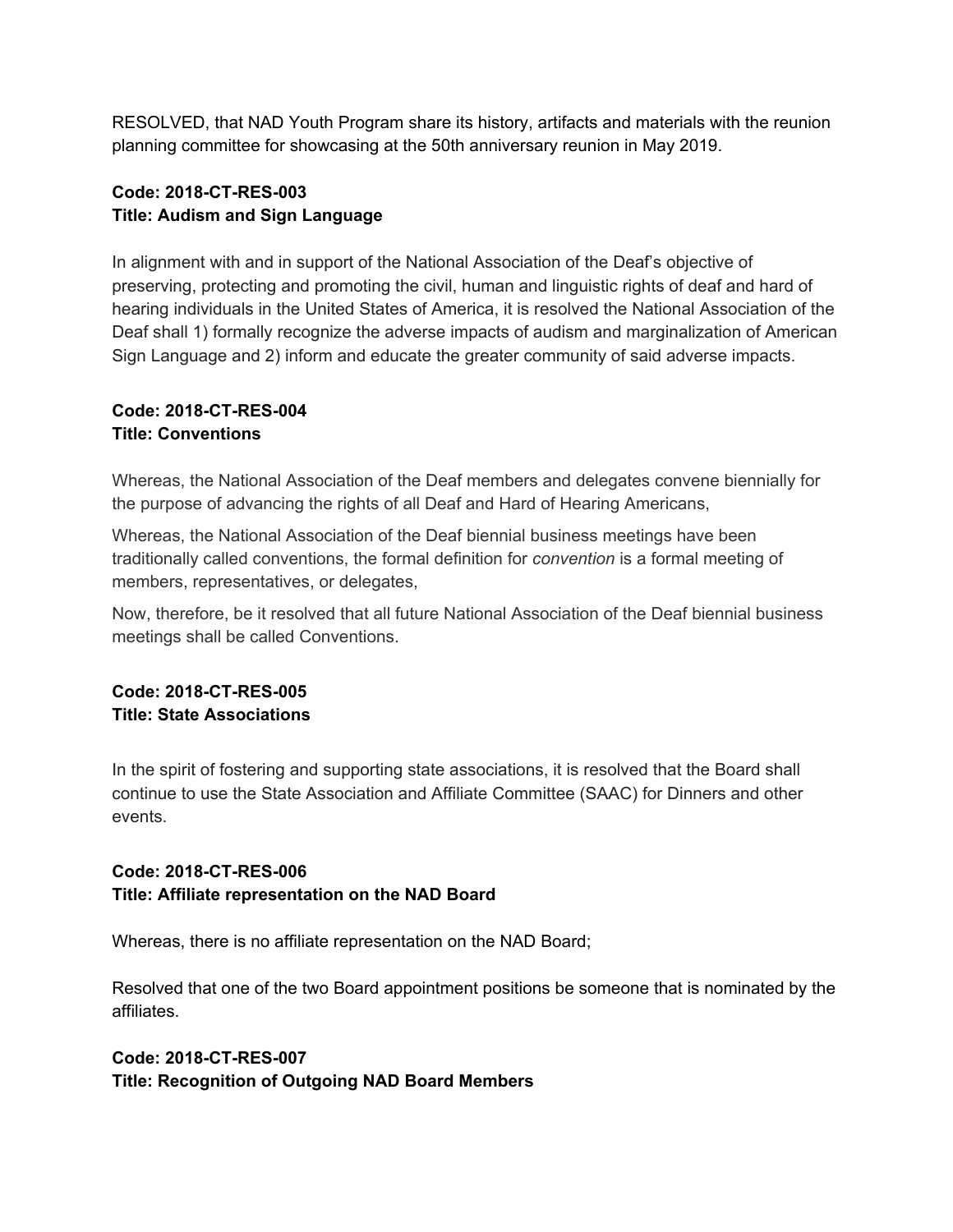Whereas, several members of the NAD Board of Directors have completed their board service;

Whereas, Melissa Draganac-Hawk has served as Vice President and President for the past 8 years;

Whereas, Joshua Beckman has served as Vice-President, Secretary and Appointed Board Member for a total of 6 years;

Whereas, Jenny Buechner has served as Secretary and Region II Board Member for a total of 5 years;

Whereas, Philippe Montalette has served as Treasurer for a total of 6 years;

Whereas, Michelle Cline has served as Region 1 Board Representative for the past 4 years;

Whereas, Richard McCowin has served as Region II Board Representative for the past 8 years;

Whereas, Jerry Nelson has served as Region III Board Representative for 4 years;

Whereas, Lisa Furr has served as Region IV Board Member for the past 2 years;

Whereas, Alicia Lane-Outlaw has served as Appointed Board Member for the past 4 years;

Whereas, Meena Mann has served as Appointed Board Member for the past 2 years;

Resolved, that the Board of Directors, along with the members of the NAD community expresses their sincere appreciation and recognition to the outgoing board members for their dedication, perseverance and loyalty to the NAD.

**Motion:** Al Sonnenstrahl (DSA) moved that we approve all 7 resolutions as proposed. Seconded by Tommy Minch (NHAD). **CARRIED**

Past President Alan Hurwitz began the election proceeding, starting with the Office of the NAD President.

Election result for the office of NAD President: Melissa Draganac-Hawk was elected by acclamation with Secretary Jenny Buechner casting the vote.

Election result for the office of NAD Vice President: Richard McCowin.

Election result for the office of NAD Secretary: Jenny Buechner was elected by acclamation with Vice President Joshua Beckman casting the vote.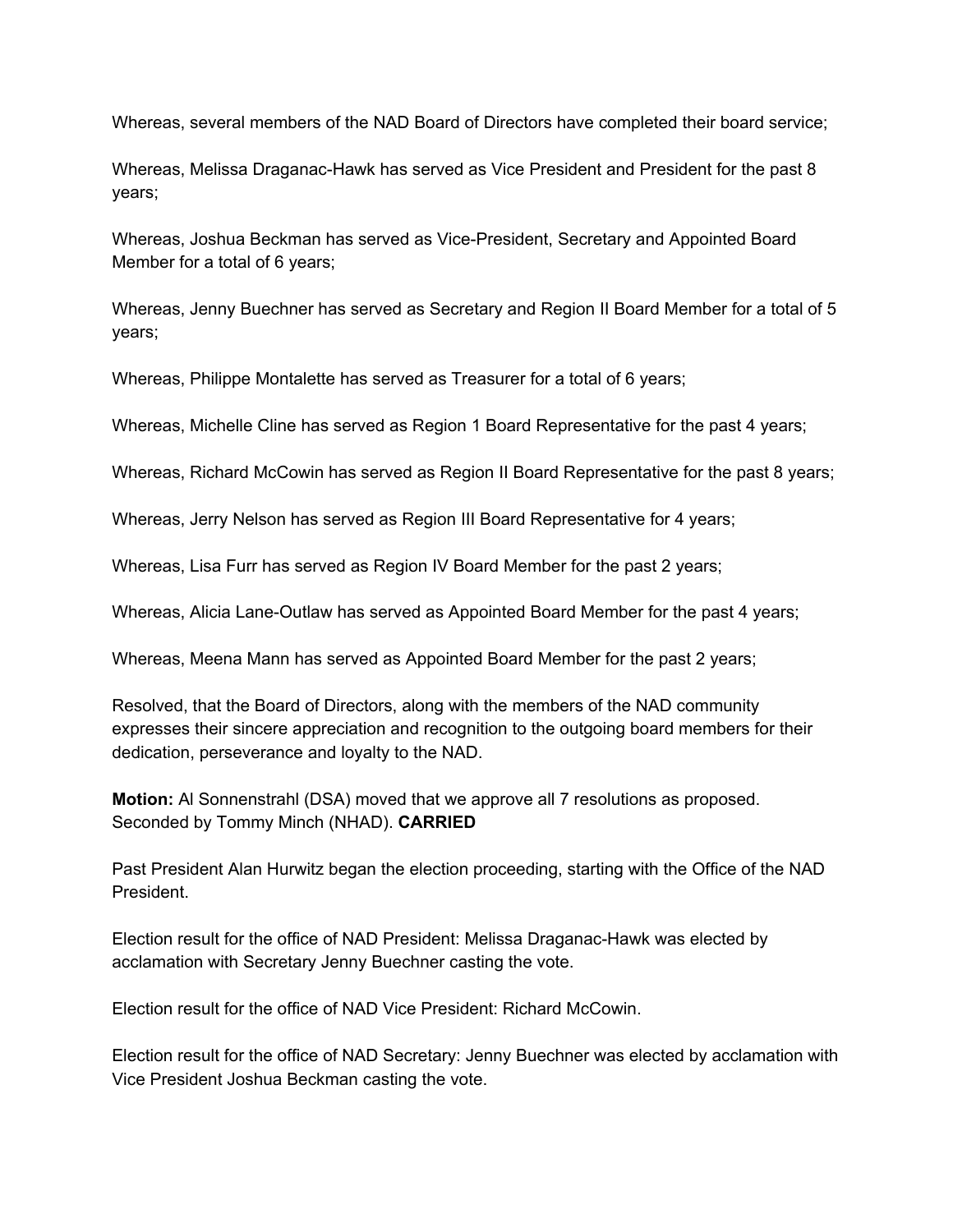Election result for the office of NAD Treasurer: Michelle Cline was elected by acclamation with Secretary Jenny Buechner casting the vote.

Jerry Nelson, Region III Board Member and Credentials Chair, reported the following delegates present to regions respectively:

Region I - 32 Region II - 31 Region III - 24 Region IV - 17 Plus, each region has delegates from affiliate organizations that were incorporated in the regions respectively.

An issue was brought up in regards who is allowed to vote, and whether that includes delegates from affiliate organizations or not.

Announcements were conducted while the board discussed with the Parliamentarian to review the Bylaws and Election Guidelines on whether Affiliates are allowed to vote.

Jerry Nelson, Chair of Governance Committee shared that the language in bylaws says delegates. This means ALL including organizational affiliates and state associations.

Election result for Region III Representative: Steve Hamerdinger, the ballot was cast by Secretary Jenny Buechner.

Election result for Region IV Representative: Amy Lucero, the ballot was cast by Secretary Jenny Buechner.

Election Result for NAD Region I Representative: Elizabeth Hill. The results were as follows: Elizabeth Hill - 21 Tommy Minch - 9 Jacob Leffler - 8.

Election result for Region II Representative: the vote was tied with Kevin Ryan and Katy Schmidt with 13 votes each. A second round of vote was conducted with the result being that Kevin Ryan was elected by a margin of 14-13.

President Emeritus, Alan Hurwitz led the Oath and swore into the new NAD Board of Directors, absent newly elected Region III Board Member Steve Hamerdinger.

President Melissa Draganac-Hawk declared the Council of Representative session adjourned at 5:12 pm.